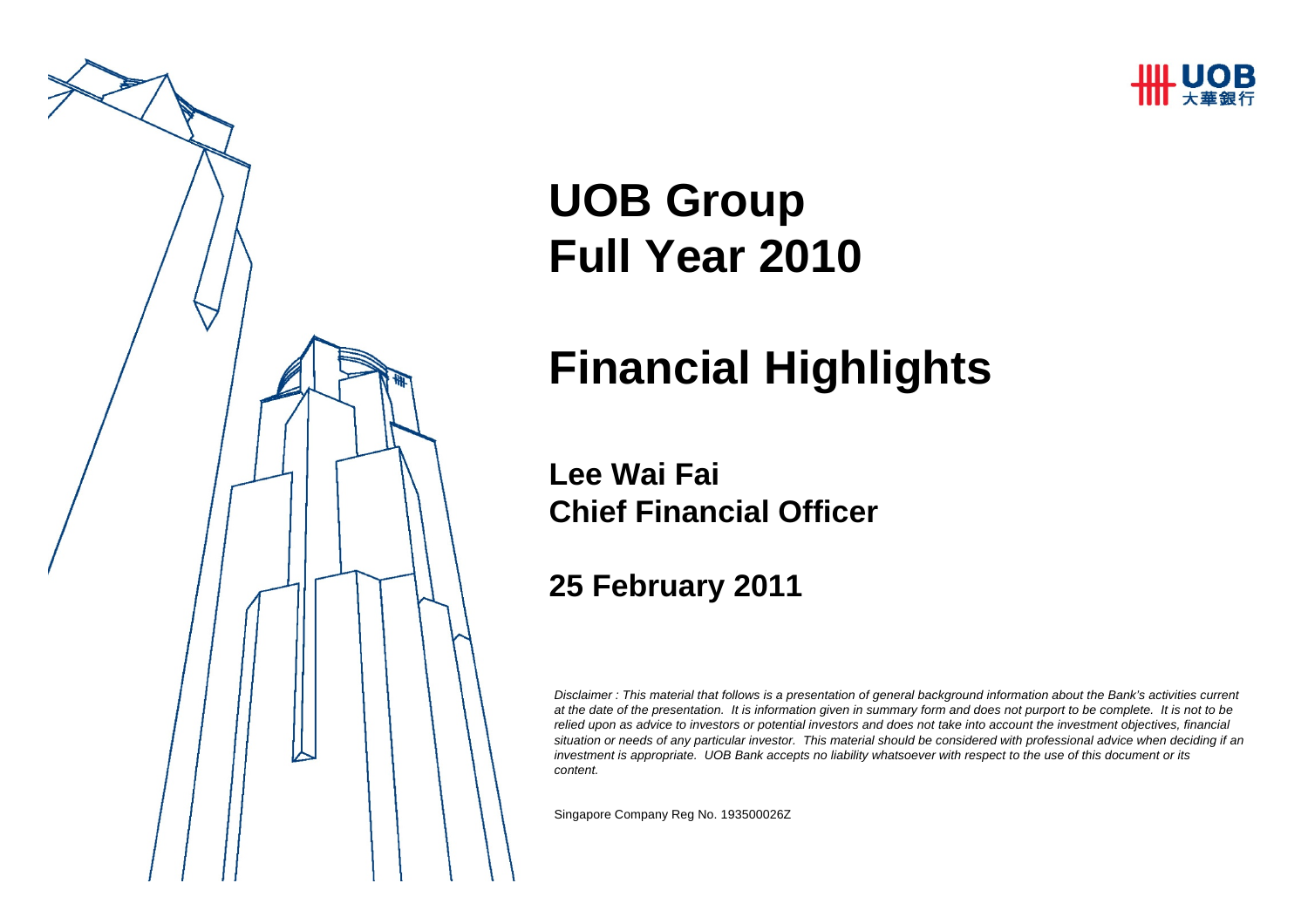# **Record Profit of \$2.7 billion Strong Fee Income Offset Pressure on NII**



|                                      | 2010          | 2009  | $+$ /(-)      |
|--------------------------------------|---------------|-------|---------------|
|                                      | $\mathsf{Sm}$ | \$m\$ | $\frac{9}{6}$ |
| Net interest income                  | 3,532         | 3,674 | (3.9)         |
| Fee and commission income            | 1,163         | 976   | 19.1          |
| Other non-interest income            | 1,105         | 755   | 46.3          |
| <b>Total income</b>                  | 5,800         | 5,405 | 7.3           |
| Less: Total expenses                 | 2,258         | 2,074 | 8.8           |
| <b>Operating profit</b>              | 3,542         | 3,331 | 6.3           |
| Less: Intangible assets amortised    | 11            | 10    | 6.5           |
| Individual impairment - loans        | 190           | 604   | (68.6)        |
| Individual impairment – other assets | 48            | 11    | >100.0        |
| Collective impairment                | 236           | 506   | (53.4)        |
| Add: Share of profit of associates   | 139           | 107   | 30.5          |
| Less: Tax & minority interests       | 501           | 404   | 23.9          |
| <b>Net Profit After Tax (NPAT)</b>   | 2,696         | 1,902 | 41.8          |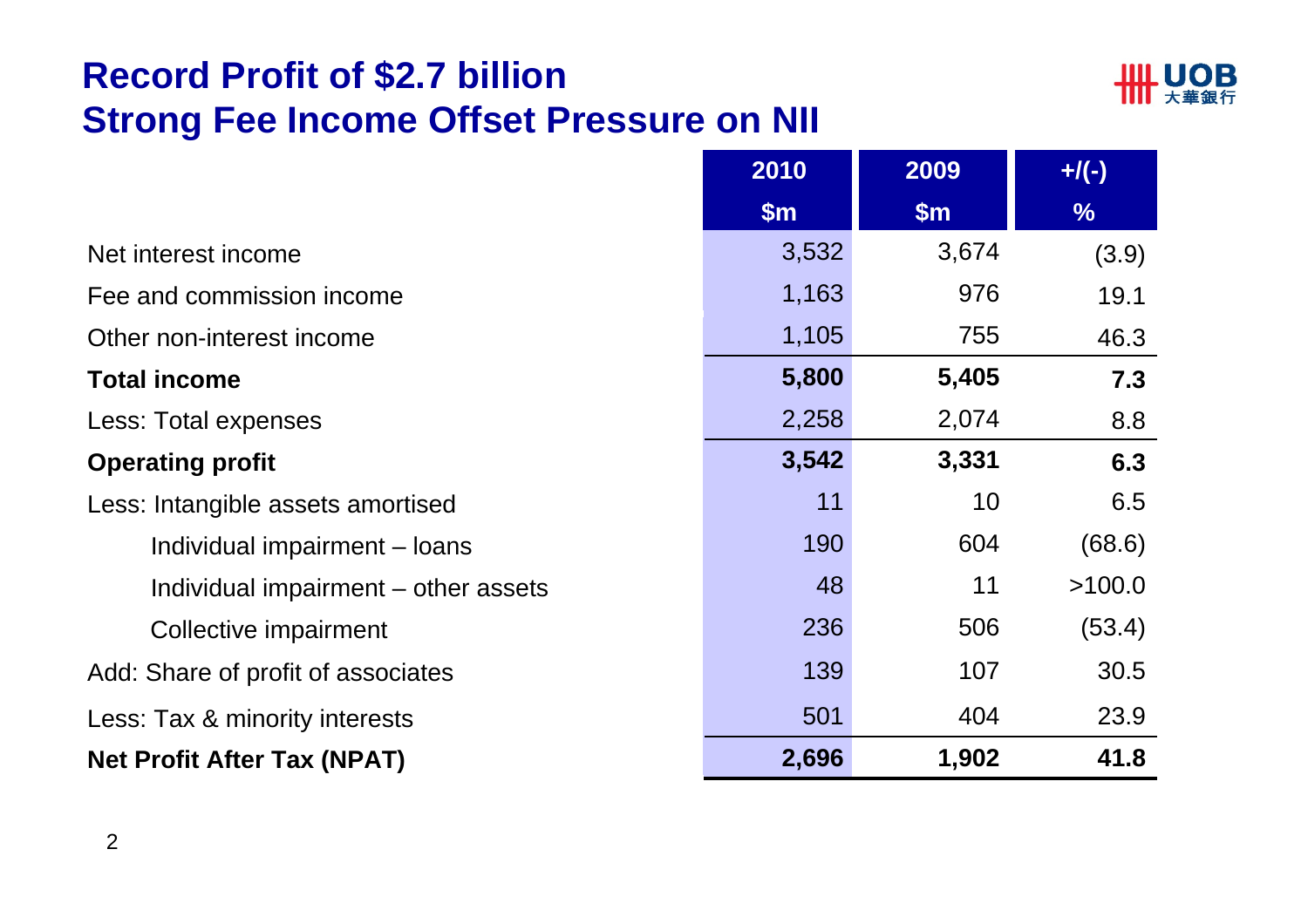# **Quarter Profit Higher at \$706 million**



|                                      | <b>4Q10</b> | <b>3Q10</b> | $+$ /(-)      | <b>4Q09</b> | $+$ /(-)      |
|--------------------------------------|-------------|-------------|---------------|-------------|---------------|
|                                      | \$m\$       | \$m\$       | $\frac{1}{2}$ | \$m\$       | $\frac{9}{6}$ |
| Net interest income                  | 865         | 883         | (2.1)         | 892         | (3.0)         |
| Fee and commission income            | 310         | 284         | 9.2           | 247         | 25.5          |
| Other non-interest income            | 390         | 301         | 29.7          | 103         | >100.0        |
| <b>Total income</b>                  | 1,565       | 1,468       | 6.6           | 1,242       | 26.0          |
| Less: Total expenses                 | 620         | 555         | 11.6          | 554         | 12.0          |
| <b>Operating profit</b>              | 945         | 912         | 3.6           | 688         | 37.2          |
| Less: Intangible assets amortised    | 3           | 3           | (3.4)         | 3           | (1.6)         |
| Individual impairment – loans        | 128         | 44          | >100.0        | 127         | 1.2           |
| Individual impairment – other assets | 30          | 10          | >100.0        | (23)        | >100.0        |
| Collective impairment                | 22          | 80          | (72.8)        | (59)        | >100.0        |
| Add: Share of profit of associates   | 38          | 29          | 33.4          | 19          | 95.4          |
| Less: Tax & minority interests       | 94          | 116         | (18.7)        | 139         | (32.1)        |
| <b>NPAT</b>                          | 706         | 688         | 2.6           | 522         | 35.2          |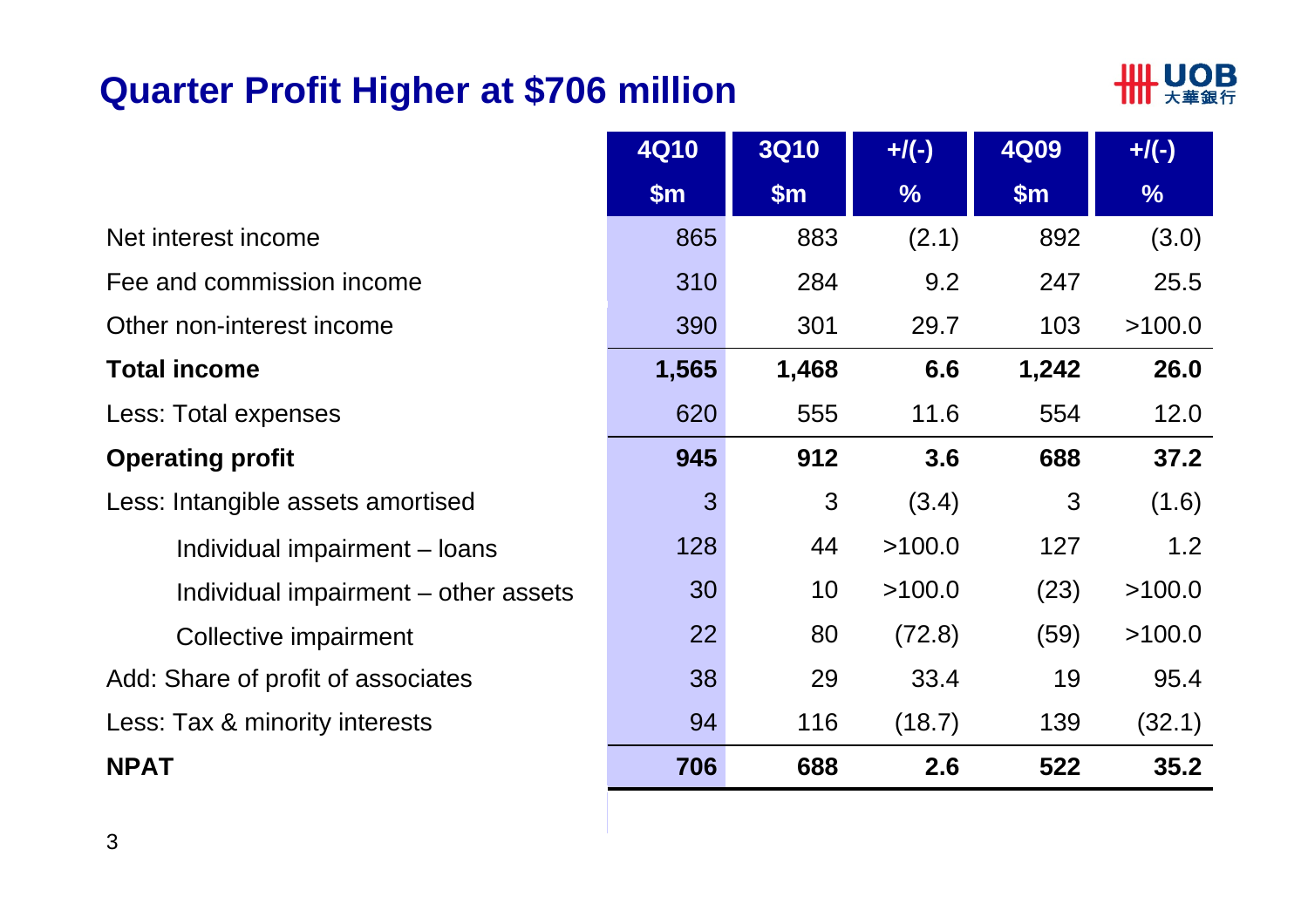# **Lower Net Interest Margin Liquidity and Competition Contributing Factors**



#### **Net Interest Income and Margin**

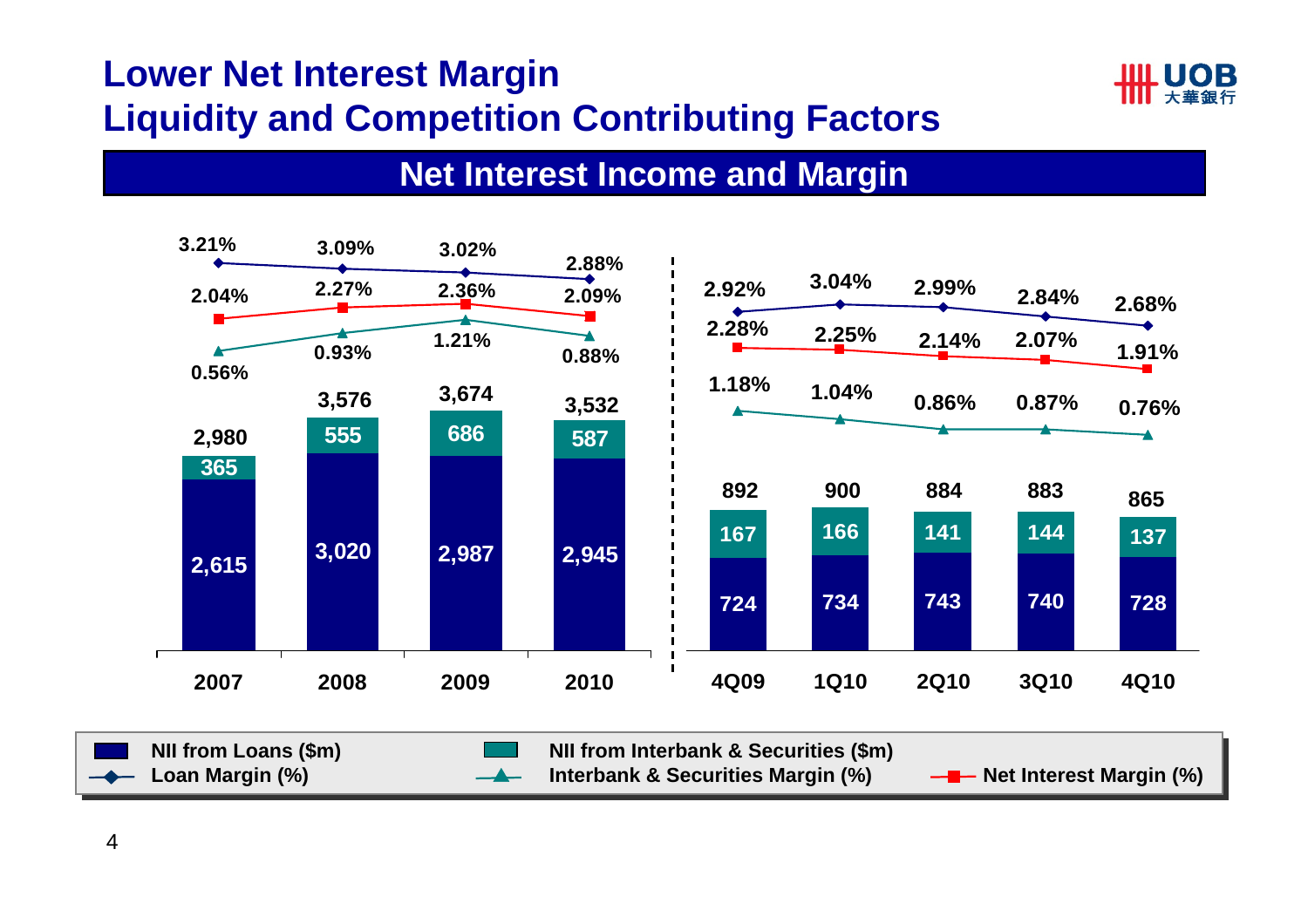# **Strong Non-Interest Income Delivered Robust Fee Income**



#### **Non-Interest Income (Non-NII) and Non-NII Ratio**



5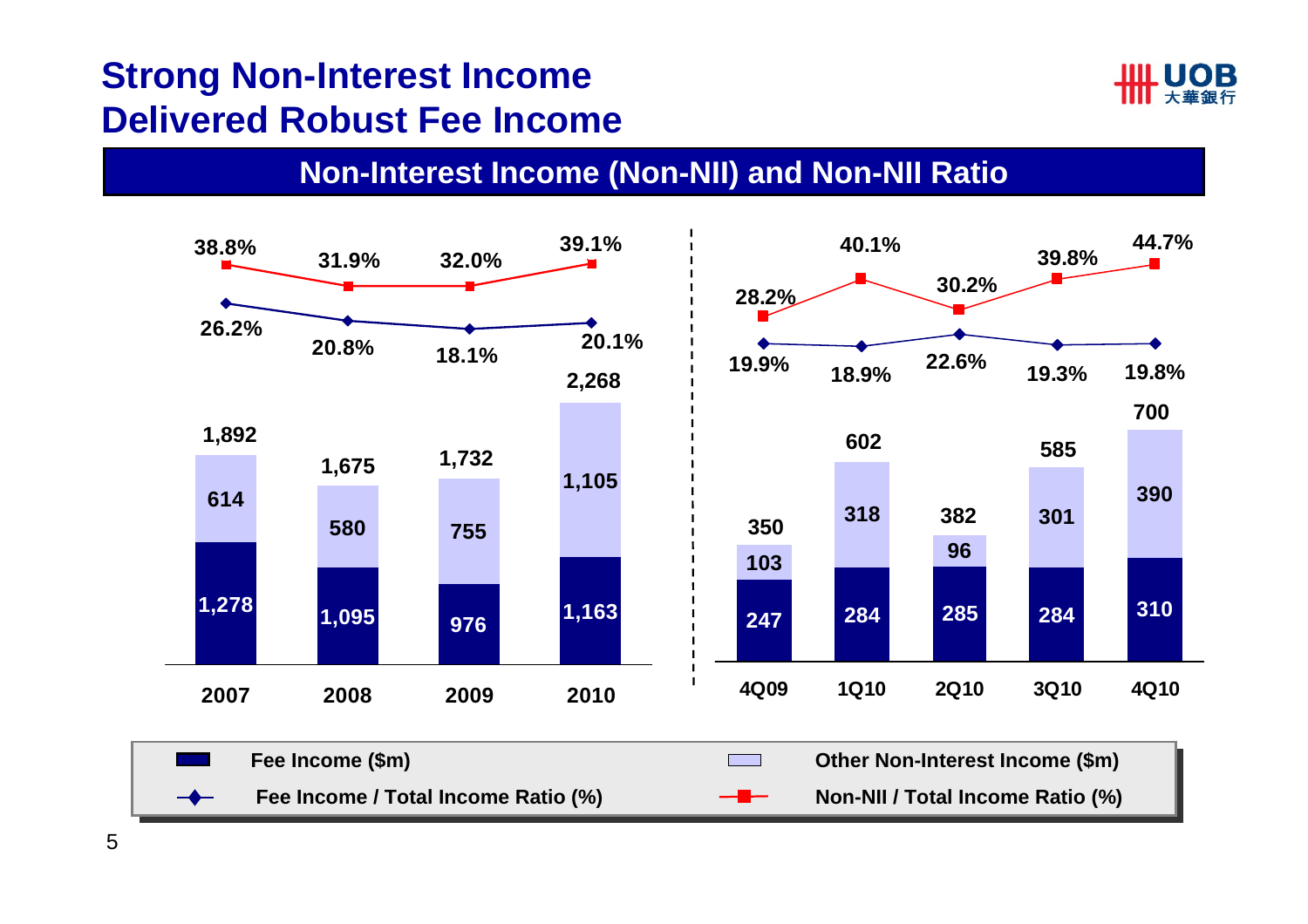# **HILL UOB**

# **Improving Return on Risk-weighted Assets**

|                                                      | 2010          | 2009          | 2008    | 2010/<br>2008 |
|------------------------------------------------------|---------------|---------------|---------|---------------|
|                                                      | $\mathsf{Sm}$ | $\mathsf{Sm}$ | \$m\$   | $\%$          |
| Gross Loans                                          | 115,122       | 101,744       | 102,033 | 12.8          |
| <b>Total RWA</b>                                     | 106,889       | 100,908       | 114,712 | (6.8)         |
| Loan margin $(\%)$                                   | 2.88          | 3.02          | 3.09    | $(0.21)$ %pt  |
| As a % of average total RWA:                         |               |               |         |               |
| • NII from loans + loan fee income (%)               | 3.1           | 3.0           | 2.7     | $0.4%$ pt     |
| • NII from loans + fee & commission<br>income $(\%)$ | 4.0           | 3.7           | 3.4     | $0.6%$ pt     |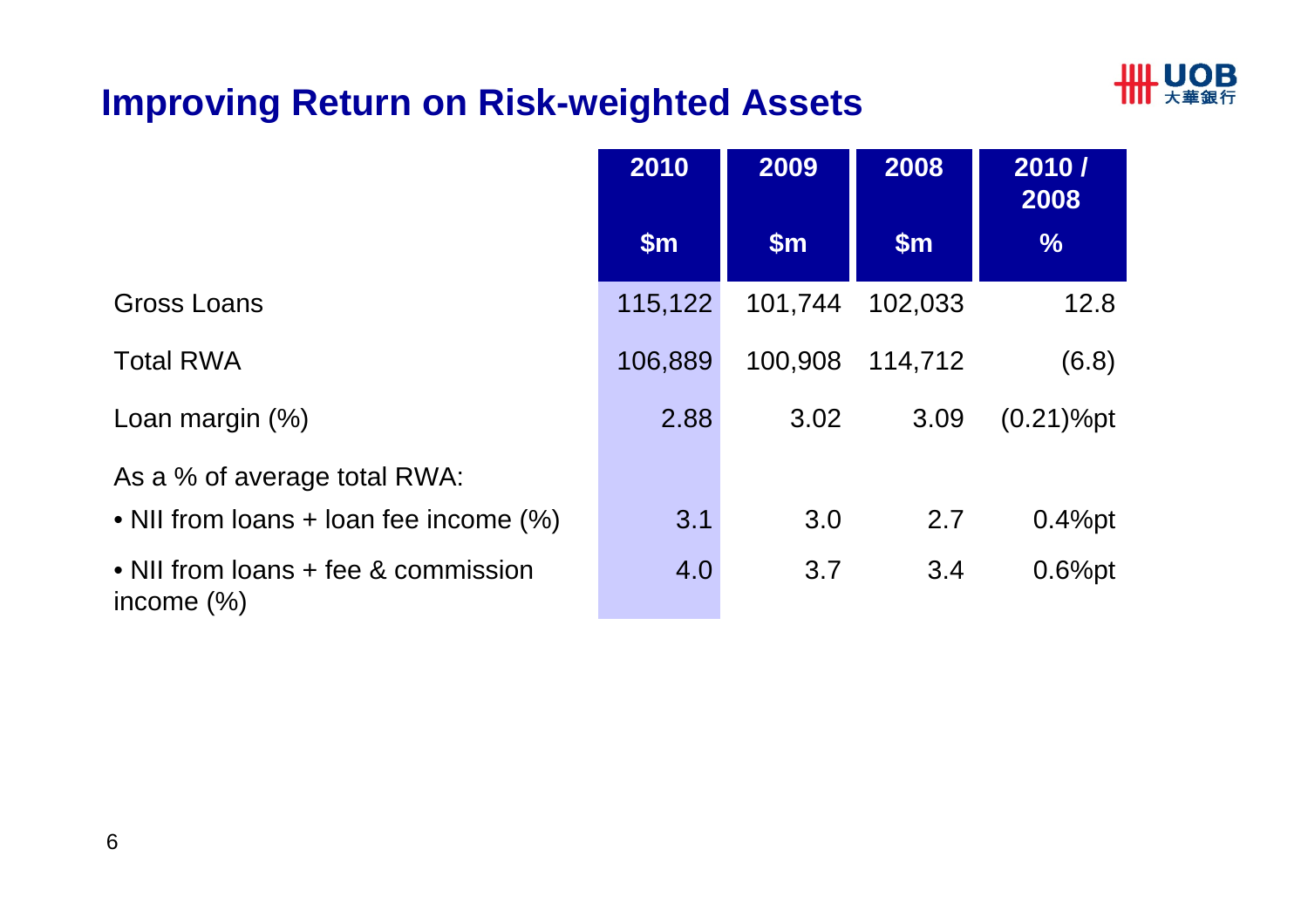

### **Expenses Well Paced**

#### **Operating Expenses and Expense / Income Ratio**

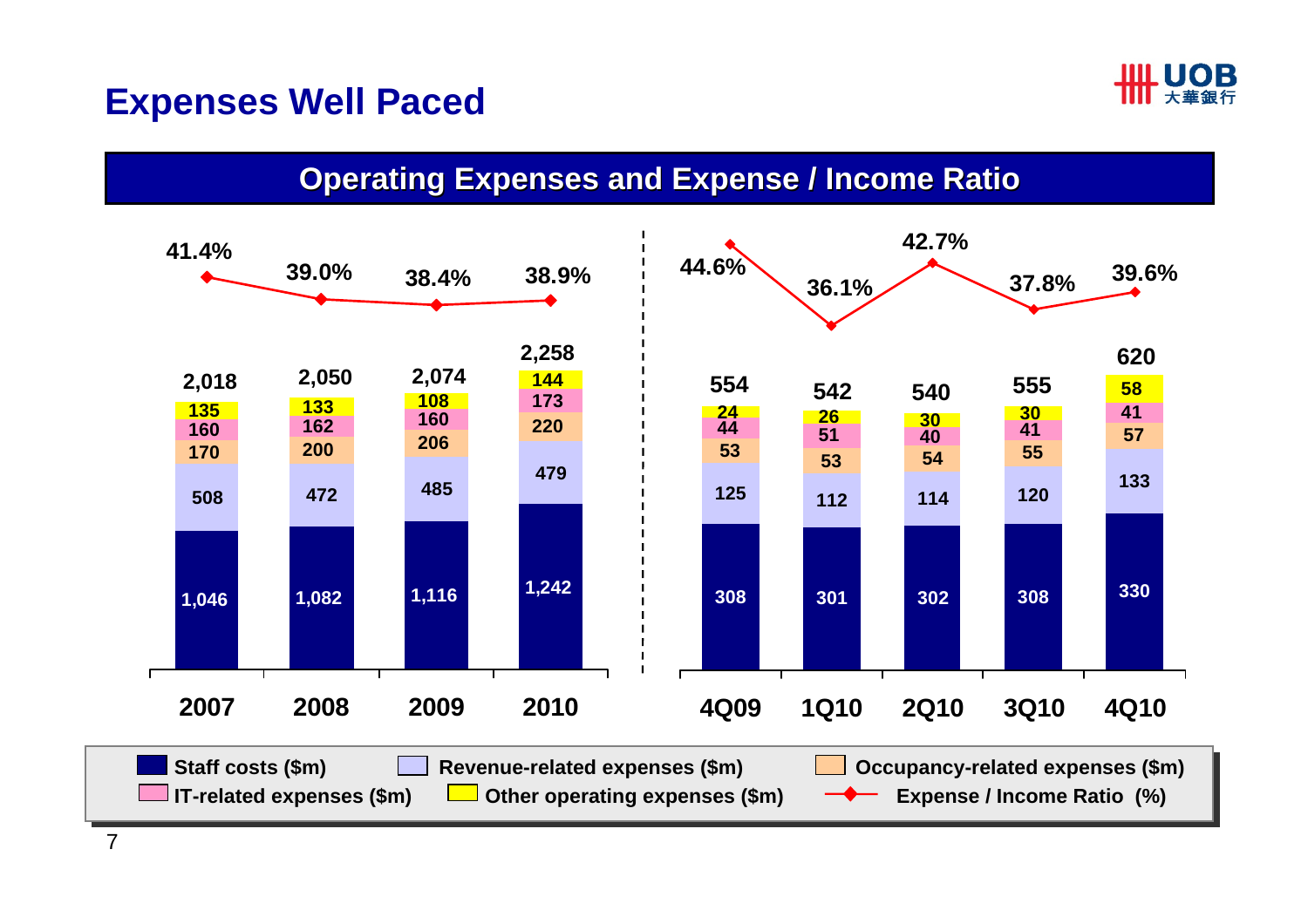# **Lower Provisions from Improving Asset Quality**



#### **Impairment Charges on Loans**



**Individual Impairment Charges on Loans (\$m) Individual Impairment Charges on Loans (\$m)** 

**Individual Impairment Charges on Loans / Average Gross Customer Loans (basis points) \* Individual Impairment Charges on Loans / Average Gross Customer Loans (basis points) \***

**Total Impairment Charges on Loans / Average Gross Customer Loans (basis points) \* Total Impairment Charges on Loans / Average Gross Customer Loans (basis points) \***

\* On annualised basis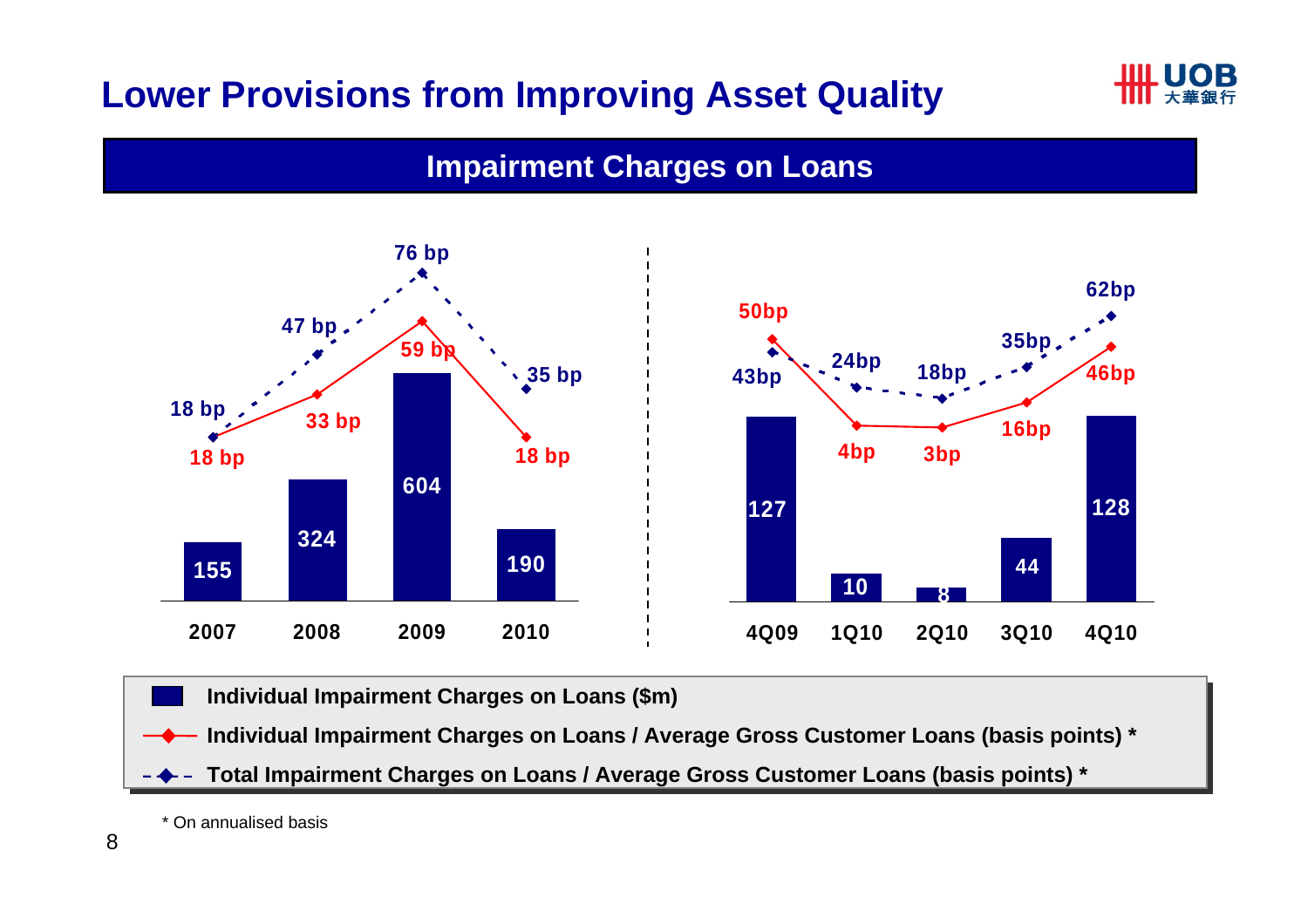# **NPL Ratio Improved to 1.8%**





\* Debt securities and contingent assets are excluded from the computation.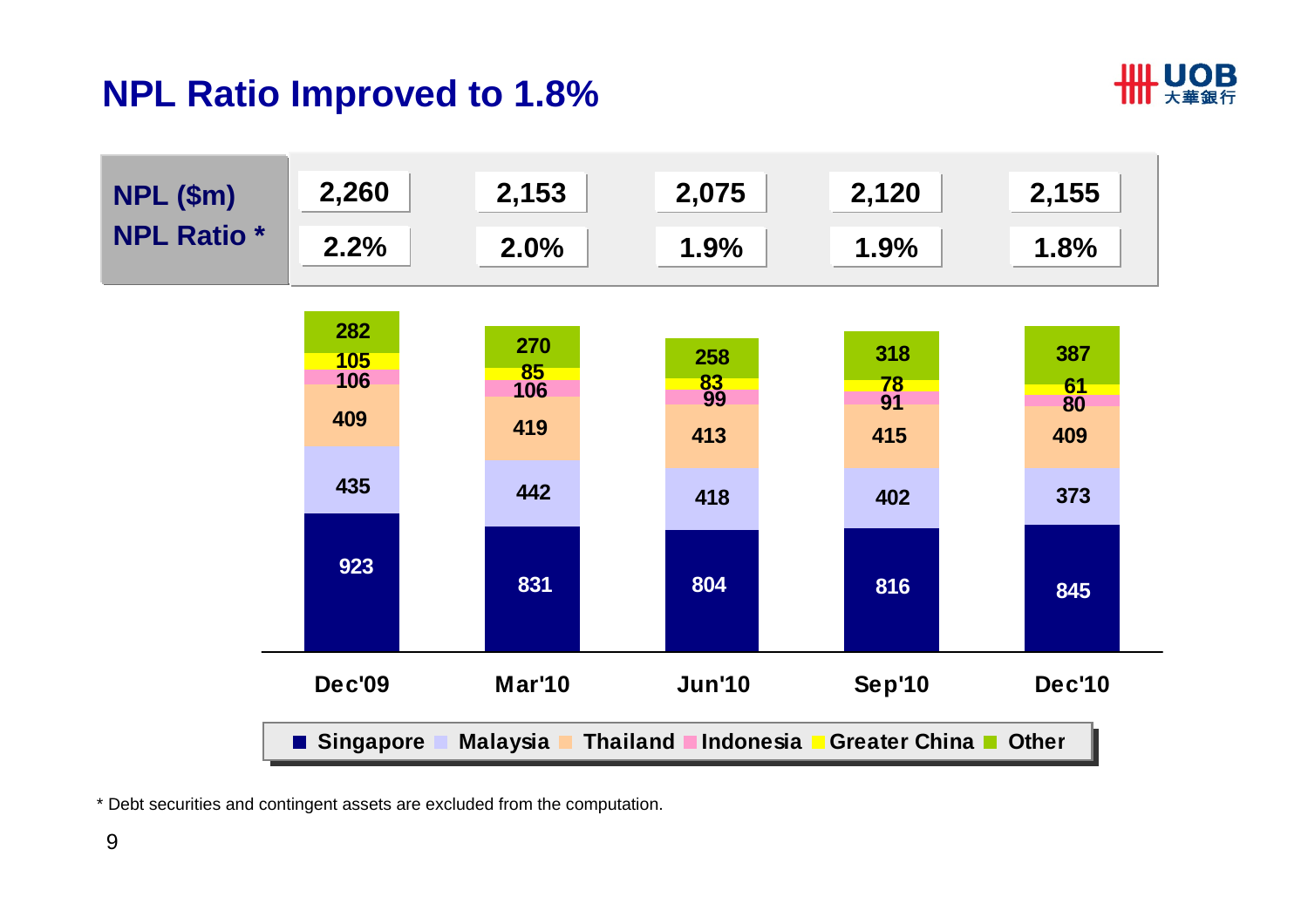# **Strong Impairment Coverage**



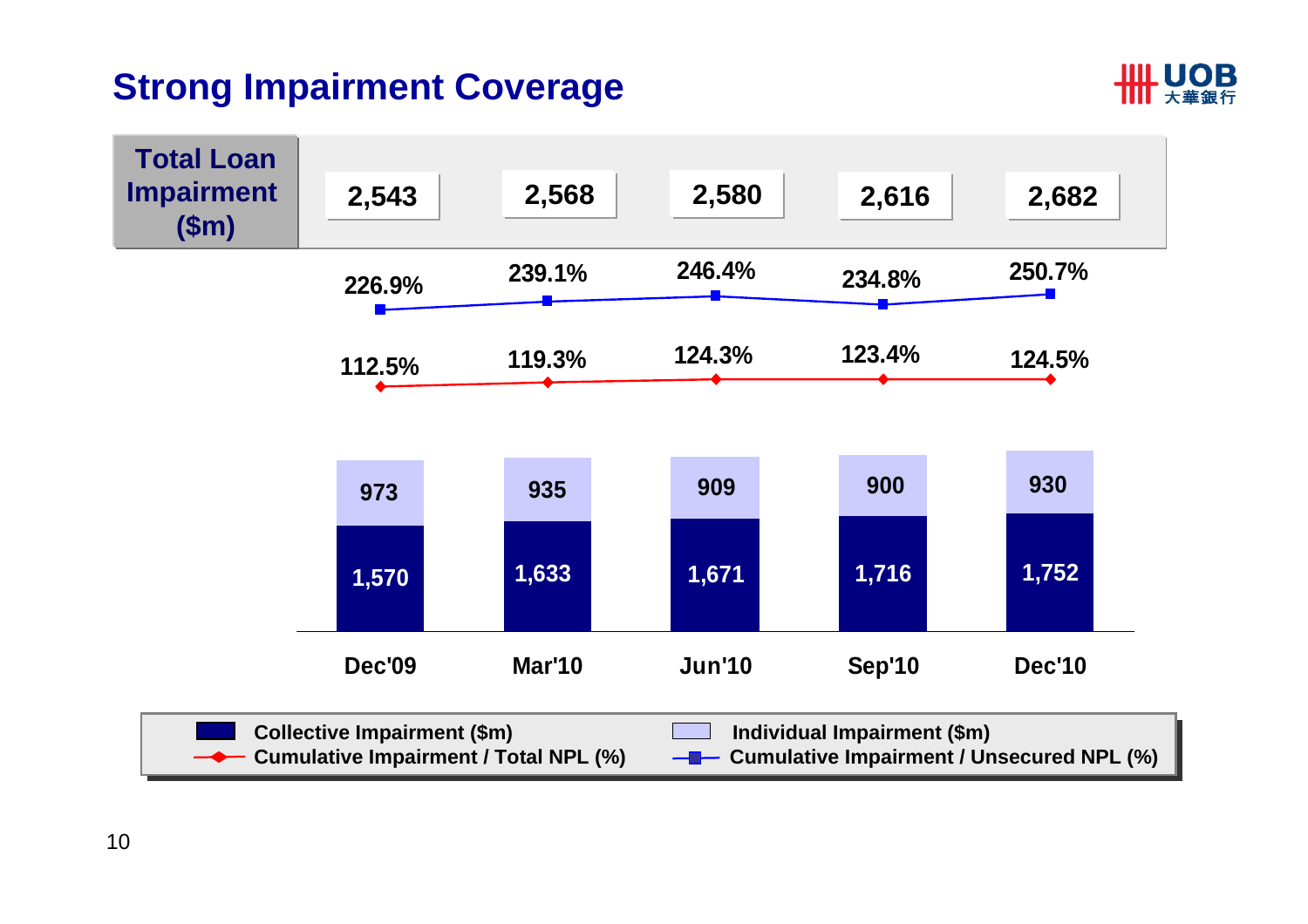# **Loan Growth Escalates, Deposits to Keep Pace**



#### **Customer Loans, Deposits and L/D Ratio**

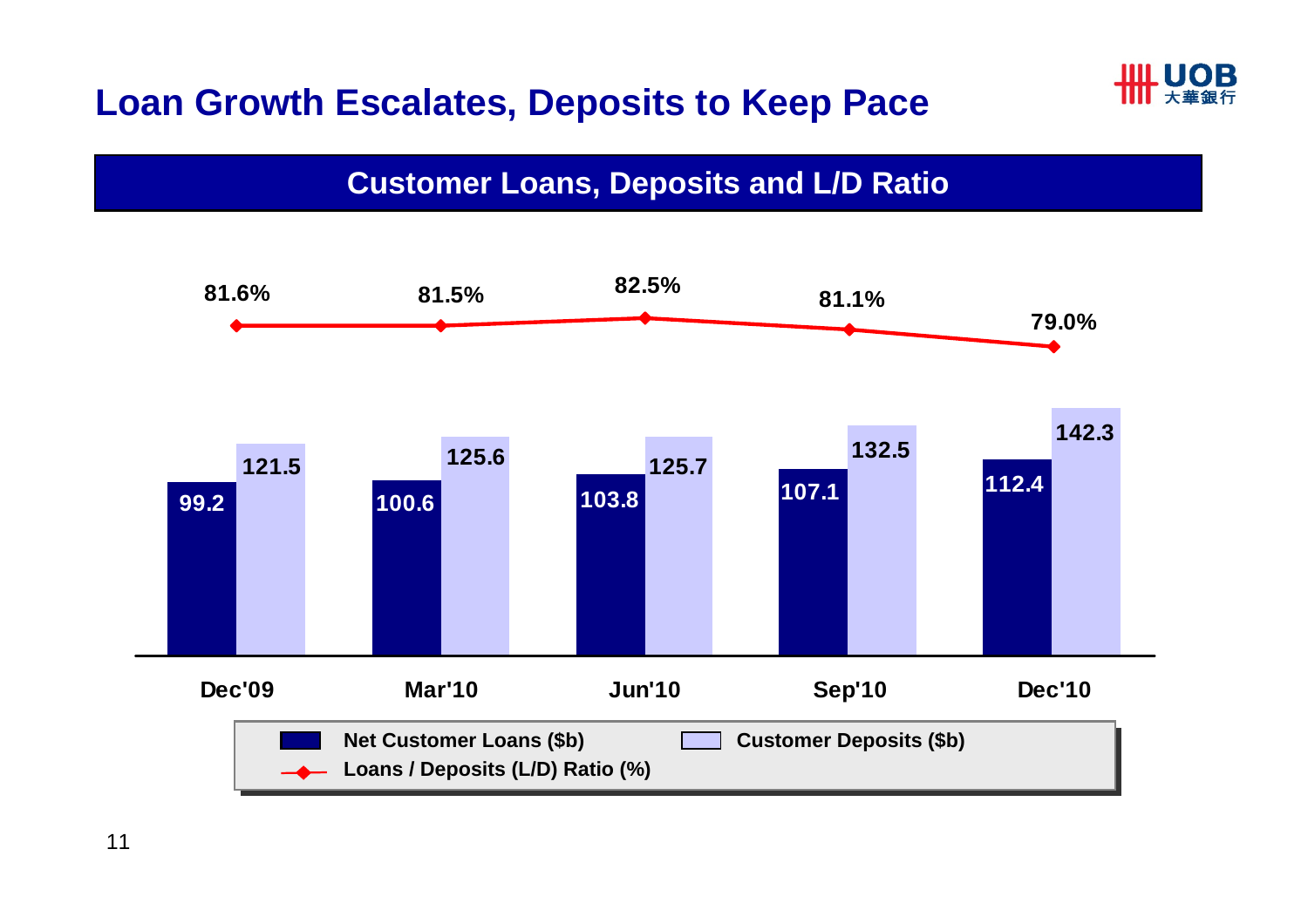# **Loan Growth Accelerates,**



### **Regional Growth Showing Good Momentum**

| <b>Gross Loans</b>   | 2010    | 2009    | $+$ /(-)      | <b>4Q10</b> | <b>3Q10</b> | $+$ /(-)      |
|----------------------|---------|---------|---------------|-------------|-------------|---------------|
|                      | \$m\$   | \$m\$   | $\frac{0}{6}$ | \$m\$       | \$m\$       | $\frac{0}{6}$ |
| Singapore            | 75,534  | 67,350  | 12.2          | 75,534      | 71,938      | 5.0           |
| Regional:            | 31,598  | 25,707  | 22.9          | 31,598      | 29,193      | 8.2           |
| <b>Malaysia</b>      | 15,278  | 12,120  | 26.1          | 15,278      | 14,425      | 5.9           |
| <b>Thailand</b>      | 7,050   | 6,077   | 16.0          | 7,050       | 6,473       | 8.9           |
| Indonesia            | 3,975   | 3,499   | 13.6          | 3,975       | 3,779       | 5.2           |
| <b>Greater China</b> | 5,295   | 4,011   | 32.0          | 5,295       | 4,515       | 17.3          |
| Other                | 7,990   | 8,688   | (8.0)         | 7,990       | 8,586       | (6.9)         |
| Total                | 115,122 | 101,744 | 13.1          | 115,122     | 109,716     | 4.9           |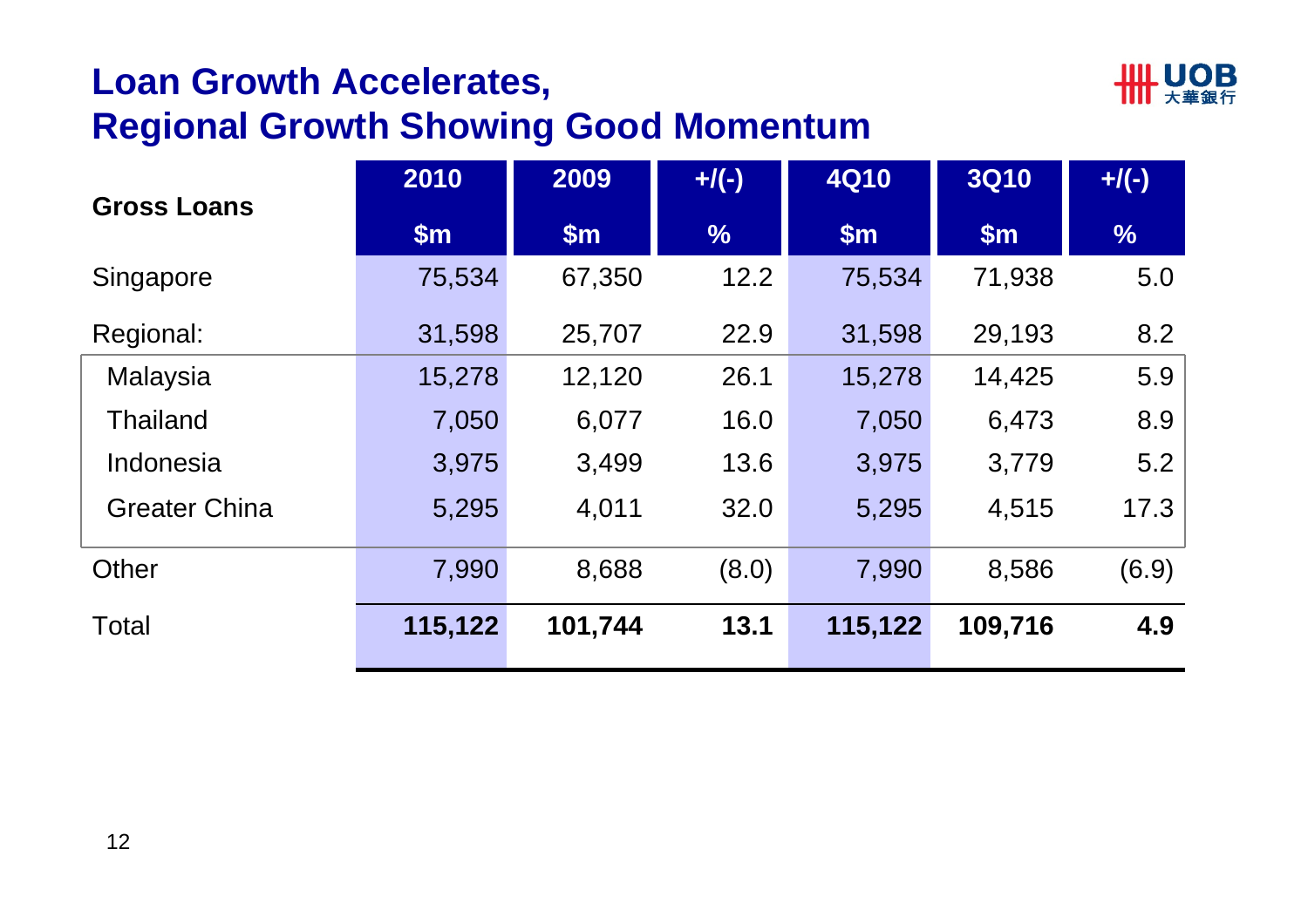# **Regional Franchise Showing Results, Growth More than Doubled Singapore**



| <b>Operating profit</b><br>Singapore | 2010<br>\$m\$<br>2,419 | 2009<br>\$m\$<br>2,308 | $+$ /(-)<br>$\frac{9}{6}$<br>4.8 | <b>At</b><br>constant<br><b>FX</b> rate<br>$+/(-)$<br>$\frac{0}{6}$<br>4.8 | 2010<br>Singapore: 68%<br>Malaysia: 13%<br>Thailand: 4% |
|--------------------------------------|------------------------|------------------------|----------------------------------|----------------------------------------------------------------------------|---------------------------------------------------------|
| Regional:<br>Malaysia                | 883<br>453             | 772<br>361             | 14.4<br>25.5                     | 12.1<br>22.6                                                               | Indonesia: 5%<br><b>Greater China: 3%</b><br>Other: 7%  |
| <b>Thailand</b><br>Indonesia         | 131<br>186             | 144<br>172             | (8.7)<br>8.3                     | (9.7)<br>1.5                                                               | 2009<br>Singapore: 69%                                  |
| <b>Greater China</b>                 | 112                    | 95                     | 18.1                             | 26.8                                                                       | Malaysia: 11%                                           |
| Other                                | 240                    | 251                    | (4.4)                            | (3.0)                                                                      | Thailand: 4%                                            |
| <b>Total</b>                         | 3,542                  | 3,331                  | 6.3                              | 5.9                                                                        | Indonesia: 5%                                           |

**Other : 8%**

**Greater China : 3%**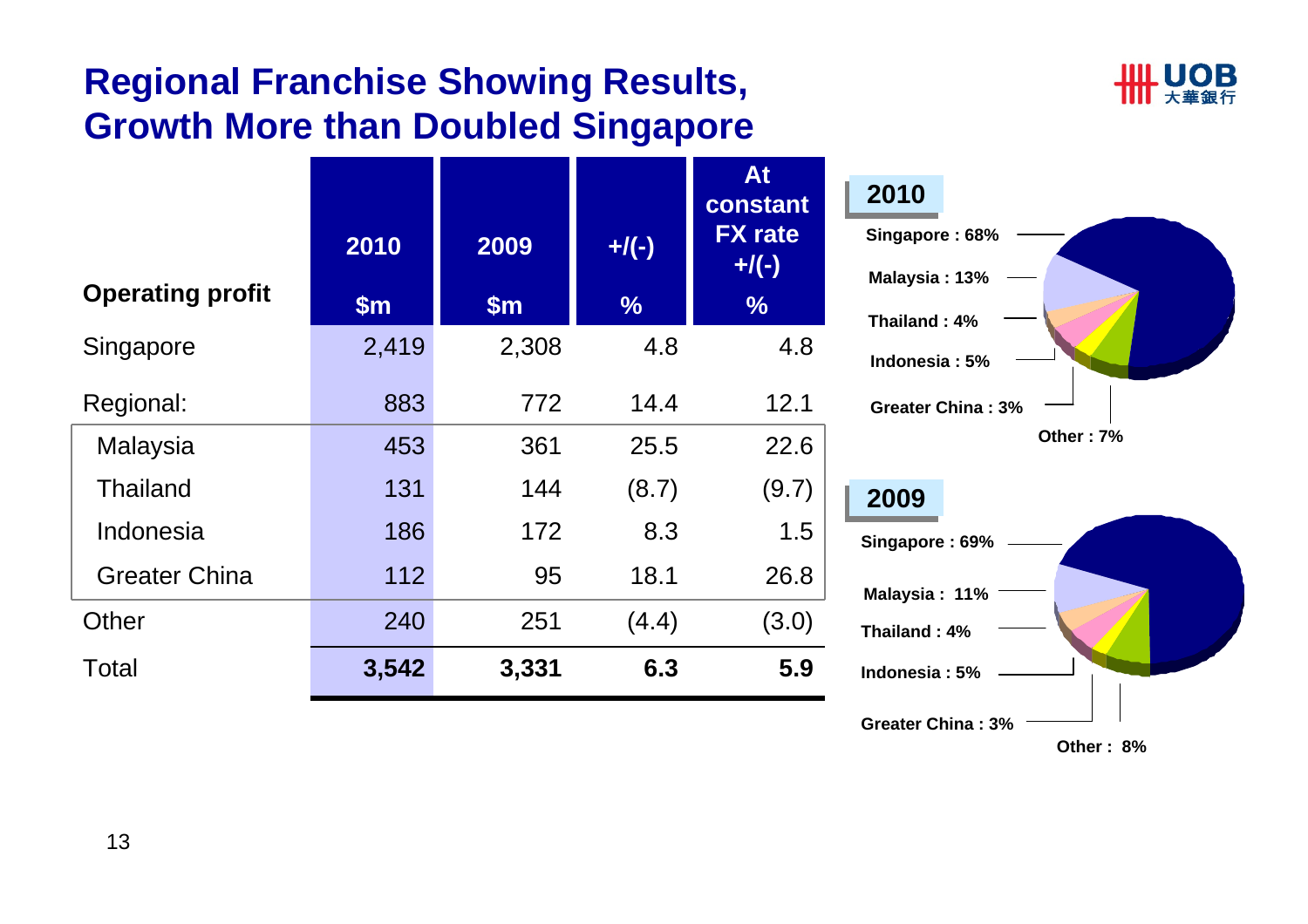

# **Performance by Business Segment**

|                                          | 2010  | 2009  | $+$ /(-)      |
|------------------------------------------|-------|-------|---------------|
| <b>Segment Operating profit</b>          | \$m\$ | \$m\$ | $\frac{9}{6}$ |
| Group Retail (GR)                        | 1,047 | 1,068 | (2.0)         |
| Group Institutional Financial Svc (GIFS) | 1,414 | 1,356 | 4.3           |
| Global Markets & Investment Mgt (GMIM)   | 755   | 1,093 | (30.9)        |
| Other                                    | 326   | (186) | >100.0        |
| Total                                    | 3,542 | 3,331 | 6.3           |
|                                          |       |       |               |
|                                          |       |       |               |



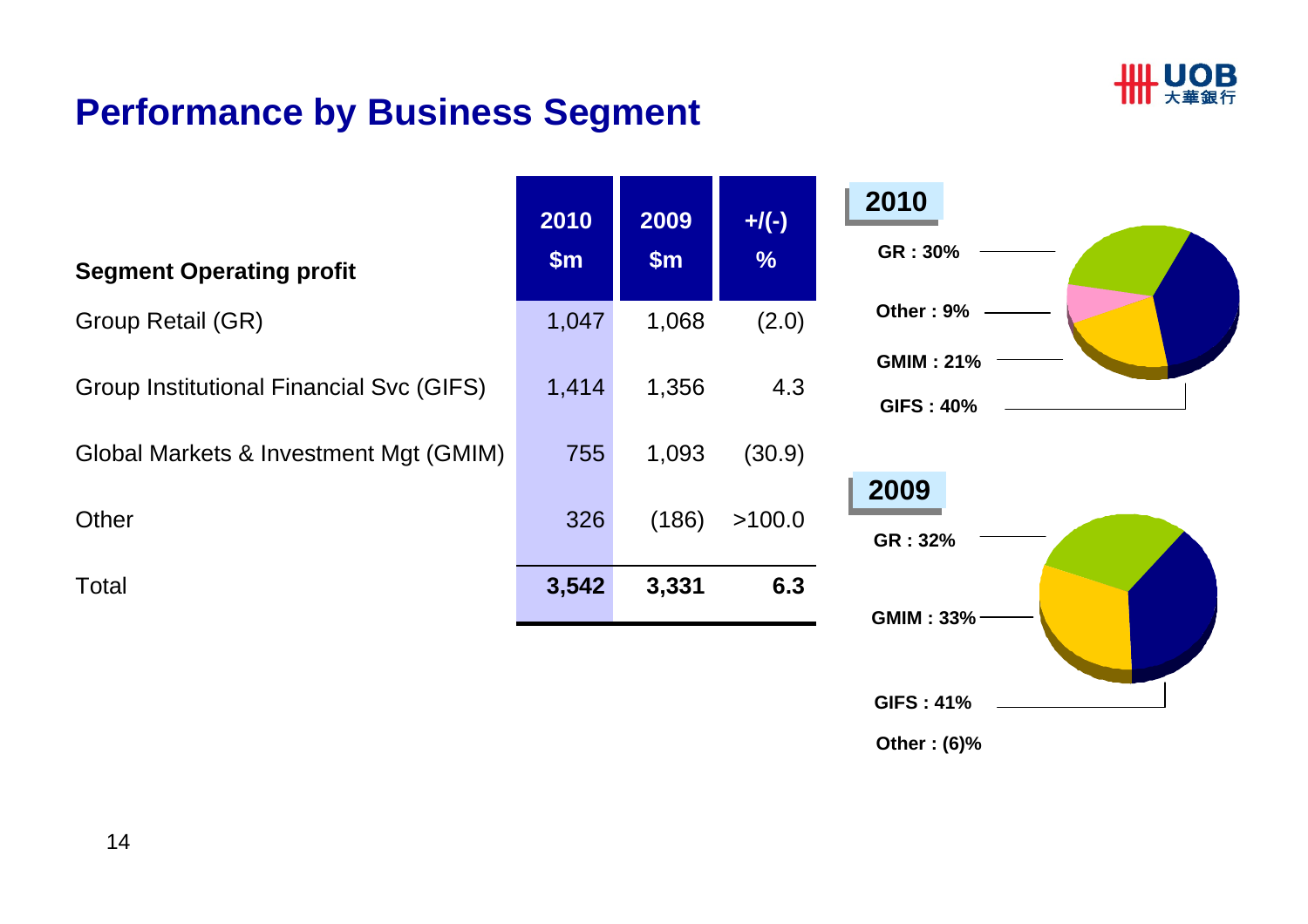# **Singapore – Summarised P/L**



|                                    | 2010          | 2009          | $+$ /(-)      | <b>4Q10</b>   | <b>3Q10</b> | $+$ /(-)      |
|------------------------------------|---------------|---------------|---------------|---------------|-------------|---------------|
|                                    | $\mathsf{Sm}$ | $\mathsf{Sm}$ | $\frac{9}{6}$ | $\mathsf{Sm}$ | \$m\$       | $\frac{0}{6}$ |
| Net interest income                | 2,077         | 2,300         | (9.7)         | 500           | 515         | (2.9)         |
| Fee and commission income          | 715           | 619           | 15.5          | 186           | 171         | 9.0           |
| Other non-interest income          | 938           | 604           | 55.1          | 349           | 257         | 35.9          |
| <b>Total income</b>                | 3,730         | 3,522         | 5.9           | 1,035         | 942         | 9.8           |
| Less: Total expenses               | 1,310         | 1,214         | 7.9           | 356           | 326         | 9.3           |
| <b>Operating profit</b>            | 2,419         | 2,308         | 4.8           | 679           | 616         | 10.1          |
| Less: Total impairment charges     | 250           | 814           | (69.2)        | 85            | 80          | 6.3           |
| Add: Share of profit of associates | 122           | 100           | 21.1          | 34            | 26          | 32.1          |
| Net profit before tax              | 2,290         | 1,594         | 43.7          | 628           | 562         | 11.7          |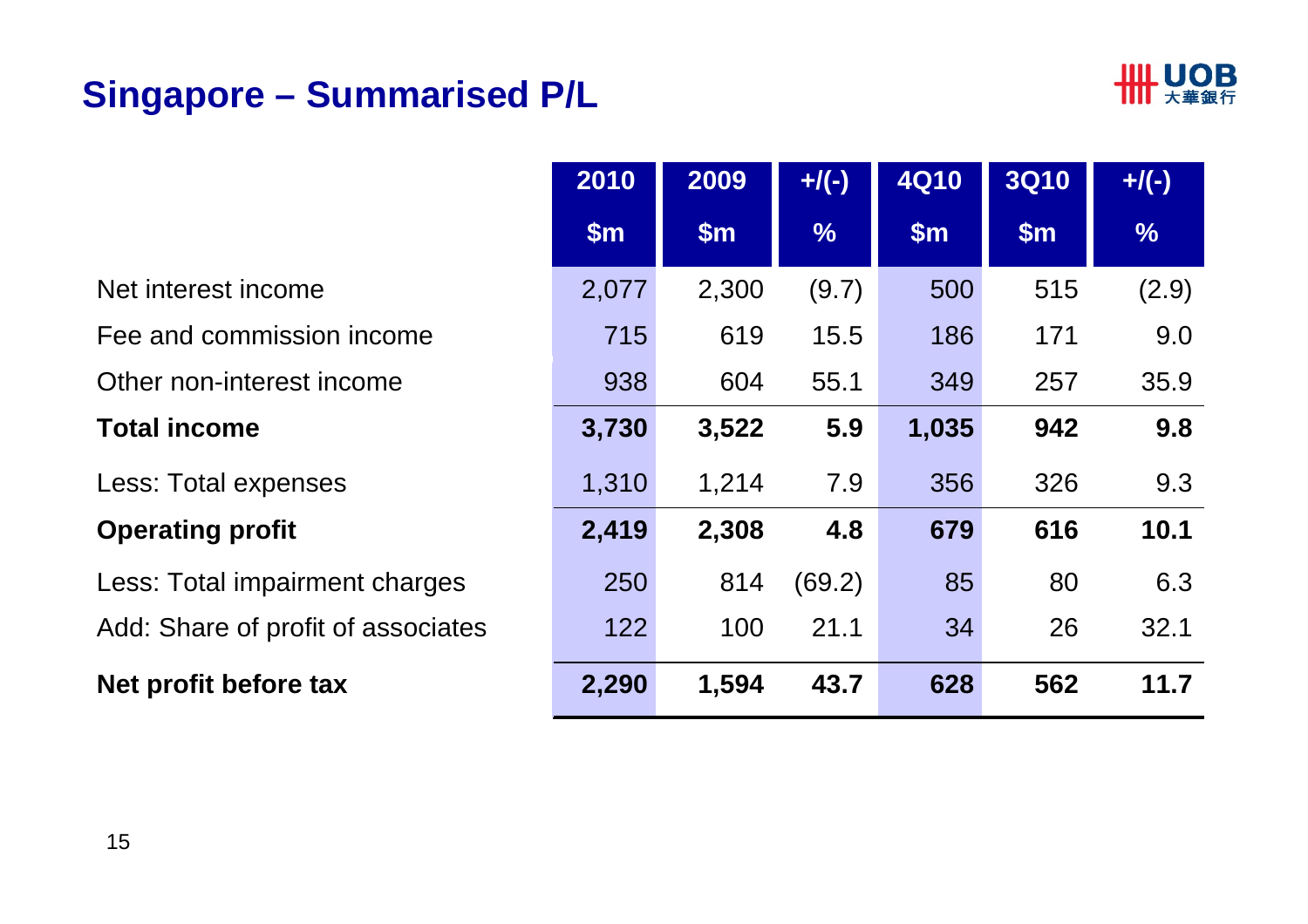# **Singapore – Key Financial Indicators**



|                               | 2010          | 2009          | $+$ /(-) | <b>4Q10</b>   | <b>3Q10</b>   | $+$ /(-) |
|-------------------------------|---------------|---------------|----------|---------------|---------------|----------|
|                               | $\frac{9}{6}$ | $\frac{9}{6}$ | % pt     | $\frac{9}{6}$ | $\frac{9}{6}$ | % pt     |
| Net interest margin           | 1.68          | 2.06          | (0.38)   | 1.52          | 1.63          | (0.11)   |
| Non-NII / Total income        | 44.3          | 34.7          | 9.6      | 51.7          | 45.4          | 6.3      |
| Expense / Total income        | 35.1          | 34.5          | 0.6      | 34.4          | 34.6          | (0.2)    |
| Customer loans (net) $-$ \$'m | 73,729        | 65,637        | 12.3%    | 73,729        | 70,184        | 5.1%     |
| Loans / Deposits              | 72.0          | 74.1          | (2.1)    | 72.0          | 72.8          | (0.8)    |
| <b>NPL</b> ratio              | 1.1           | 1.4           | (0.3)    | 1.1           | 1.1           |          |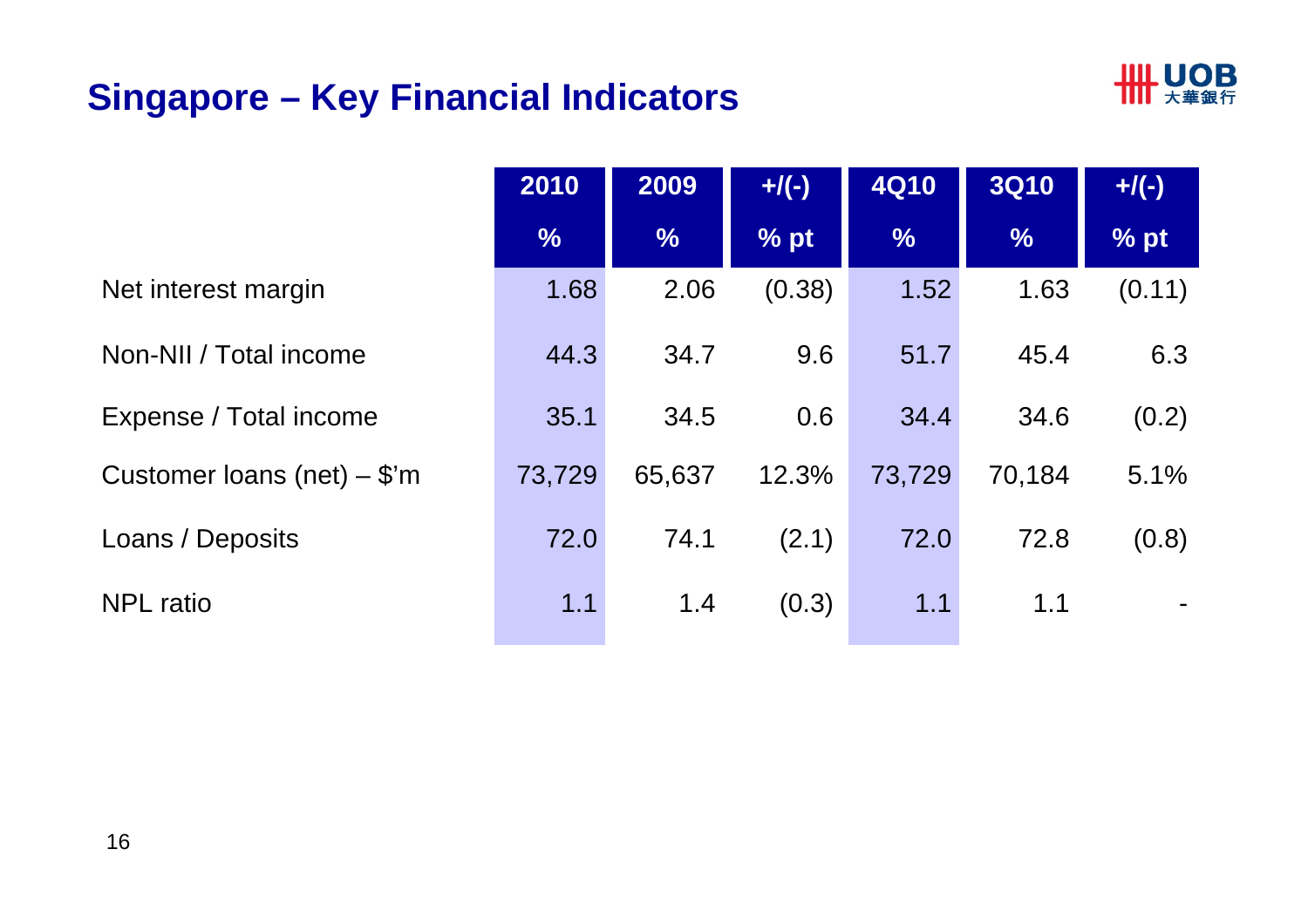### **Malaysia – Summarised P/L**



-

**(12.5)**

|                                    | 2010  | 2009  | $+$ /(-)      | <b>4Q10</b> | <b>3Q10</b> | $+$ /(-)      |
|------------------------------------|-------|-------|---------------|-------------|-------------|---------------|
|                                    | RM'm  | RM'm  | $\frac{9}{6}$ | RM'm        | RM'm        | $\frac{9}{6}$ |
| Net interest income                | 1,163 | 961   | 21.0          | 298         | 297         | 0.3           |
| Fee and commission income          | 363   | 272   | 33.5          | 102         | 98          | 4.1           |
| Other non-interest income          | 147   | 154   | (4.5)         | 26          | 26          | Ĭ.            |
| <b>Total income</b>                | 1,673 | 1,387 | 20.6          | 426         | 421         | 1.2           |
| Less: Total expenses               | 599   | 511   | 17.2          | 182         | 142         | 28.2          |
| <b>Operating profit</b>            | 1,074 | 876   | 22.6          | 244         | 279         | (12.5)        |
| Less: Total impairment charges     | 173   | 216   | (19.9)        | 67          | 42          | 59.5          |
| Add: Share of profit of associates | 36    | (4)   | >100.0        | 9           | 5           | 80.0          |
| Net profit before tax              | 937   | 656   | 42.8          | 186         | 242         | (23.1)        |
| Net profit before tax (S\$m)       | 395   | 271   | 46.0          | 78          | 104         | (25.1)        |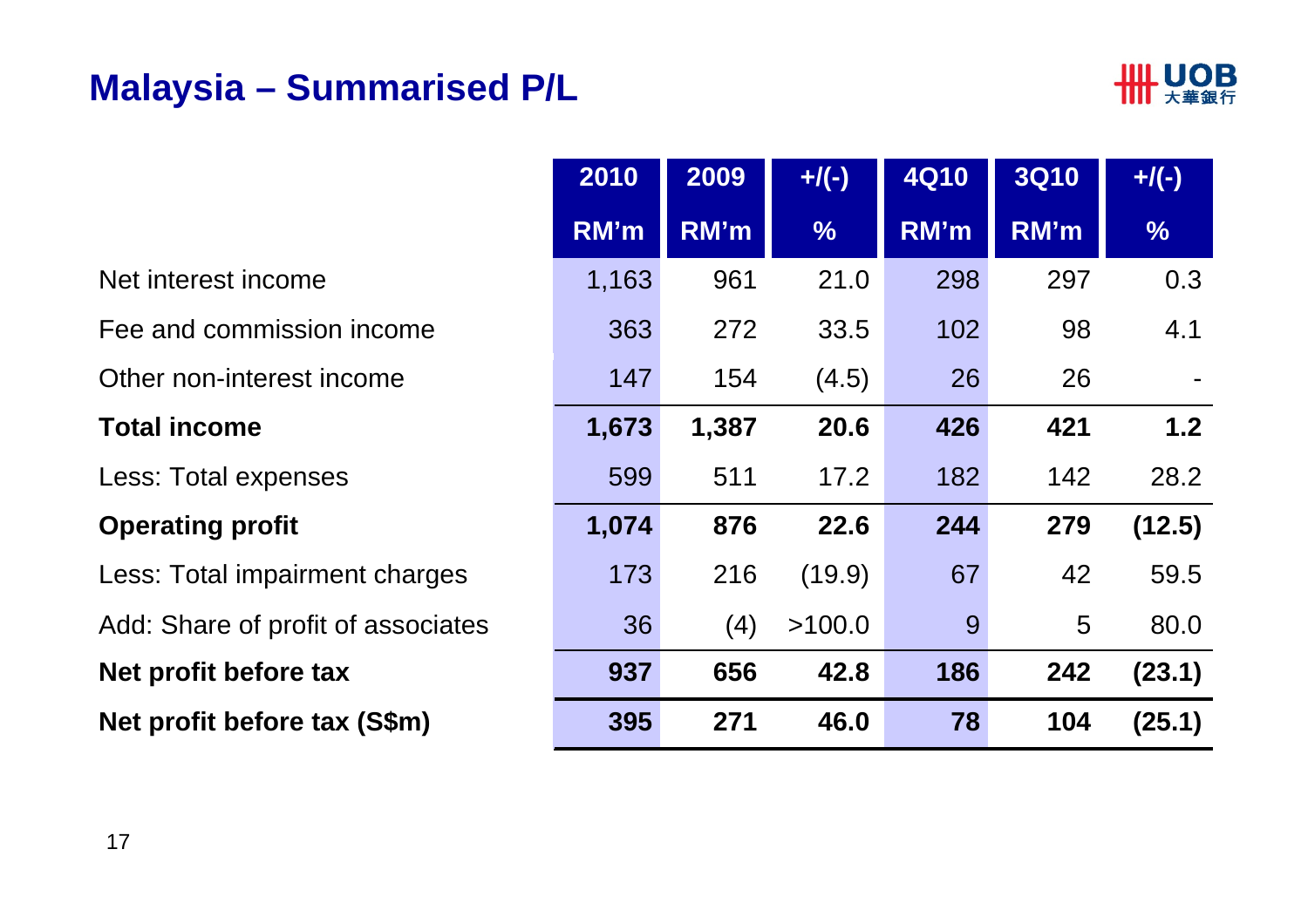### **Malaysia – Key Financial Indicators**



|                               | 2010          | 2009          | $+$ /(-) | <b>4Q10</b>   | <b>3Q10</b>   | $+$ /(-) |
|-------------------------------|---------------|---------------|----------|---------------|---------------|----------|
|                               | $\frac{9}{6}$ | $\frac{9}{6}$ | % pt     | $\frac{9}{6}$ | $\frac{9}{6}$ | % pt     |
| Net interest margin           | 2.87          | 2.37          | 0.50     | 2.58          | 3.13          | (0.55)   |
| Non-NII / Total income        | 30.5          | 30.7          | (0.2)    | 30.0          | 29.5          | 0.5      |
| Expense / Total income        | 35.8          | 36.8          | (1.0)    | 42.7          | 33.7          | 9.0      |
| Customer loans (net) $-$ RM'm | 35,901        | 28,851        | 24.4%    | 35,901        | 33,029        | 8.7%     |
| Loans / Deposits              | 92.0          | 91.3          | 0.7      | 92.0          | 101.1         | (9.1)    |
| <b>NPL</b> ratio              | 2.4           | 3.5           | (1.1)    | 2.4           | 2.8           | (0.4)    |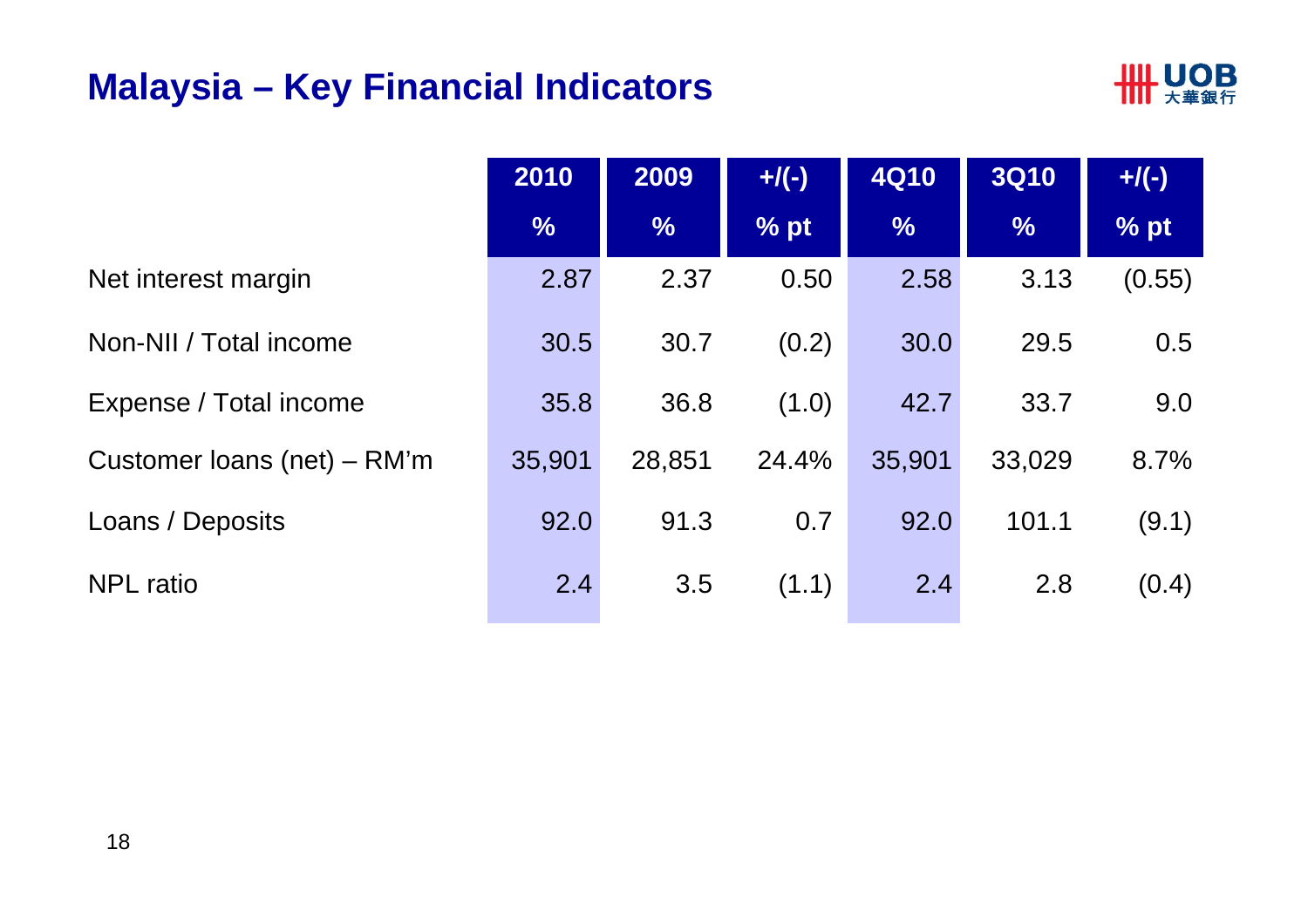### **Thailand – Summarised P/L**



|                                    | 2010  | 2009  | $+$ /(-)      | <b>4Q10</b>    | <b>3Q10</b> | $+$ /(-)      |
|------------------------------------|-------|-------|---------------|----------------|-------------|---------------|
|                                    | THB'm | THB'm | $\frac{0}{0}$ | THB'm          | THB'm       | $\frac{1}{2}$ |
| Net interest income                | 6,977 | 7,013 | (0.5)         | 1,815          | 1,727       | 5.1           |
| Fee and commission income          | 2,021 | 1,989 | 1.6           | 536            | 501         | 7.0           |
| Other non-interest income          | 512   | 801   | (36.1)        | 13             | 142         | (90.8)        |
| <b>Total income</b>                | 9,510 | 9,803 | (3.0)         | 2,364          | 2,370       | (0.3)         |
| Less: Total expenses               | 6,442 | 6,404 | 0.6           | 1,733          | 1,608       | 7.8           |
| <b>Operating profit</b>            | 3,068 | 3,399 | (9.7)         | 631            | 762         | (17.2)        |
| Less: Total impairment charges     | 1,048 | 1,578 | (33.6)        | 190            | 292         | (34.9)        |
| Add: Share of profit of associates | 6     | 9     | (33.3)        | $\overline{3}$ | (3)         | >100.0        |
| Net profit before tax              | 2,026 | 1,830 | 10.7          | 444            | 467         | (4.9)         |
| Net profit before tax (S\$m)       | 87    | 78    | 12.1          | 19             | 20          | (4.0)         |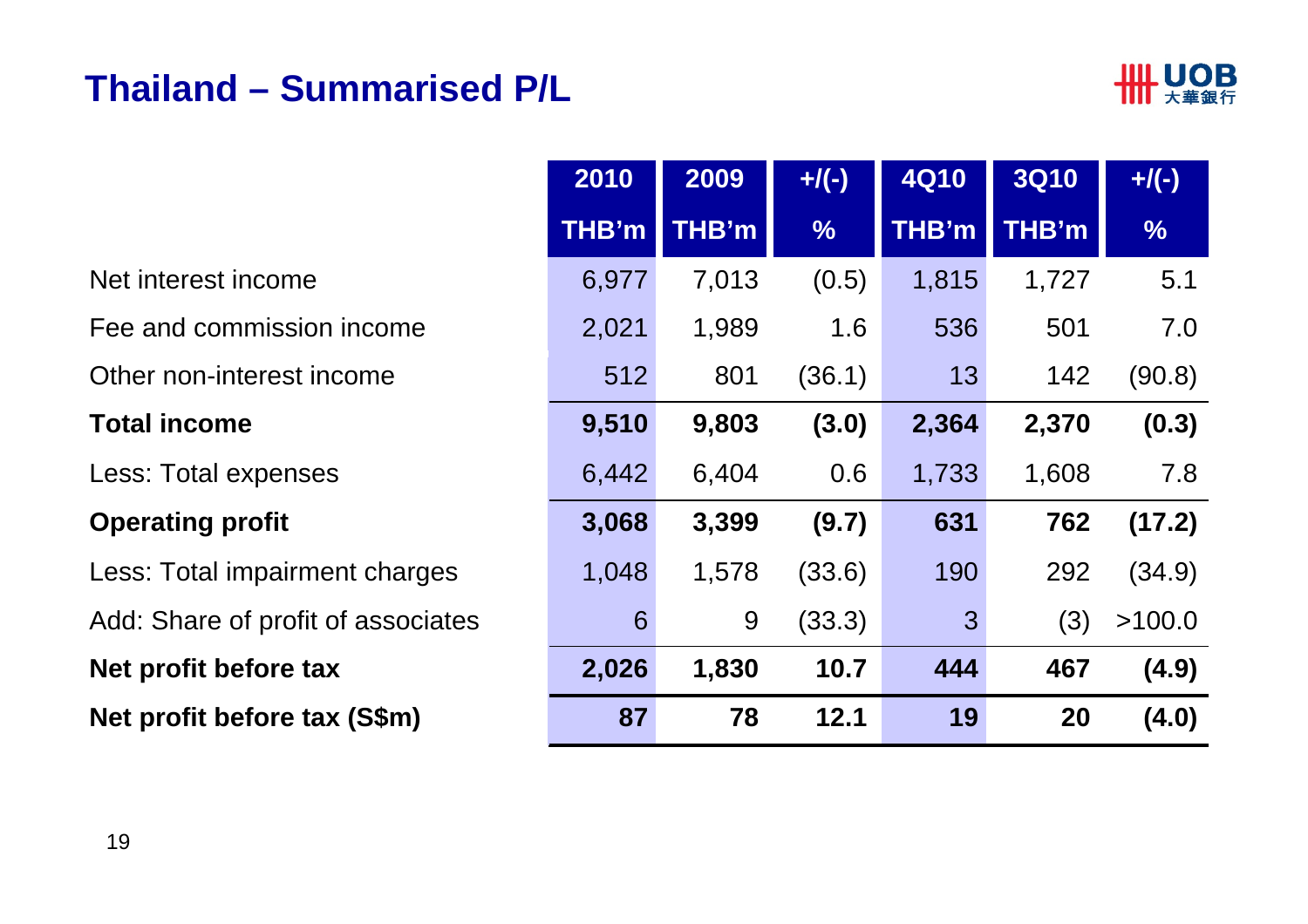# **Thailand – Key Financial Indicators**



|                              | 2010          | 2009          | $+/(-)$           | <b>4Q10</b>   | <b>3Q10</b>   | $+/(-)$           |
|------------------------------|---------------|---------------|-------------------|---------------|---------------|-------------------|
|                              | $\frac{9}{6}$ | $\frac{9}{6}$ | $%$ <sub>pt</sub> | $\frac{9}{6}$ | $\frac{9}{6}$ | $%$ <sub>pt</sub> |
| Net interest margin          | 3.45          | 3.80          | (0.35)            | 3.32          | 3.51          | (0.19)            |
| Non-NII / Total income       | 26.6          | 28.5          | (1.9)             | 23.2          | 27.1          | (3.9)             |
| Expense / Total income       | 67.7          | 65.3          | 2.4               | 73.3          | 67.8          | 5.5               |
| Customer loans (net) – THB'm | 158,439       | 137,547       | 15.2%             | 158,439       | 142,576       | 11.1%             |
| Loans / Deposits             | 103.4         | 90.5          | 12.9              | 103.4         | 94.2          | 9.2               |
| <b>NPL</b> ratio             | 5.2           | 6.1           | (0.9)             | 5.2           | 5.8           | (0.6)             |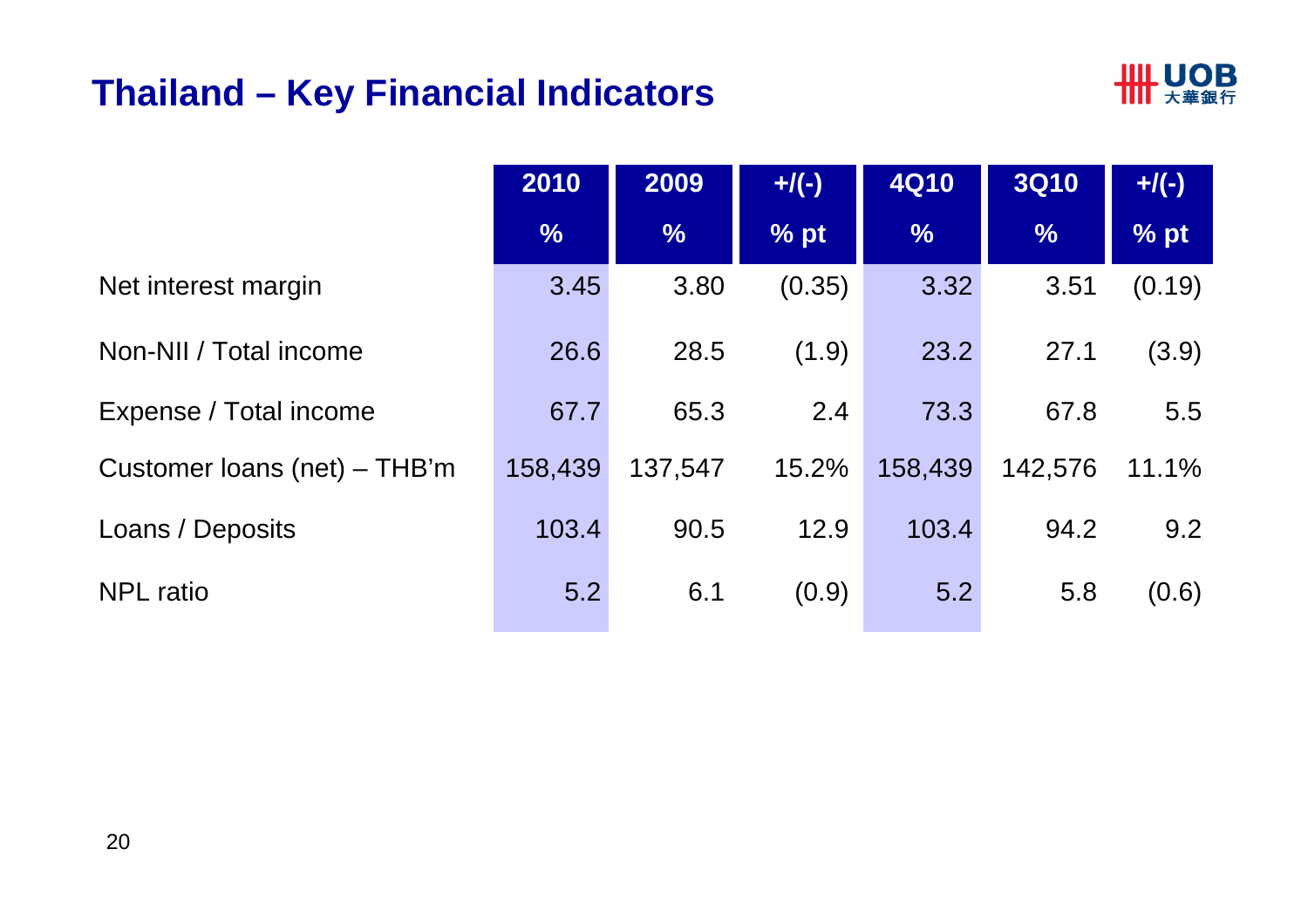# **Indonesia – Summarised P/L**



Fee and commission income**Net profit before tax Net profit before tax (S\$m) 175 153 49 5.2** Net interest incomee 1,963 Other non-interest incomee 214 **Total income 2,595** Less: Total expenses Less: Total impairment charges **Operating profit** 

|     | 2010  | 2009  | $+$ /(-)      | <b>4Q10</b> | <b>3Q10</b>  | $+$ /(-)      |
|-----|-------|-------|---------------|-------------|--------------|---------------|
|     | IDR'b | IDR'b | $\frac{0}{6}$ | IDR'b       | <b>IDR'b</b> | $\frac{9}{6}$ |
|     | 1,963 | 1,918 | 2.3           | 498         | 502          | (0.8)         |
| e   | 418   | 370   | 13.0          | 124         | 99           | 25.3          |
|     | 214   | 279   | (23.3)        | 54          | 53           | 1.9           |
|     | 2,595 | 2,567 | 1.1           | 676         | 654          | 3.4           |
|     | 1,349 | 1,339 | 0.7           | 328         | 335          | (2.1)         |
|     | 1,246 | 1,228 | 1.5           | 348         | 319          | 9.1           |
| ges | 74    | 133   | (44.4)        | 10          | 9            | 11.1          |
|     | 1,172 | 1,095 | 7.0           | 338         | 310          | 9.0           |
| )   | 175   | 153   | 13.9          | 49          | 46           | 5.2           |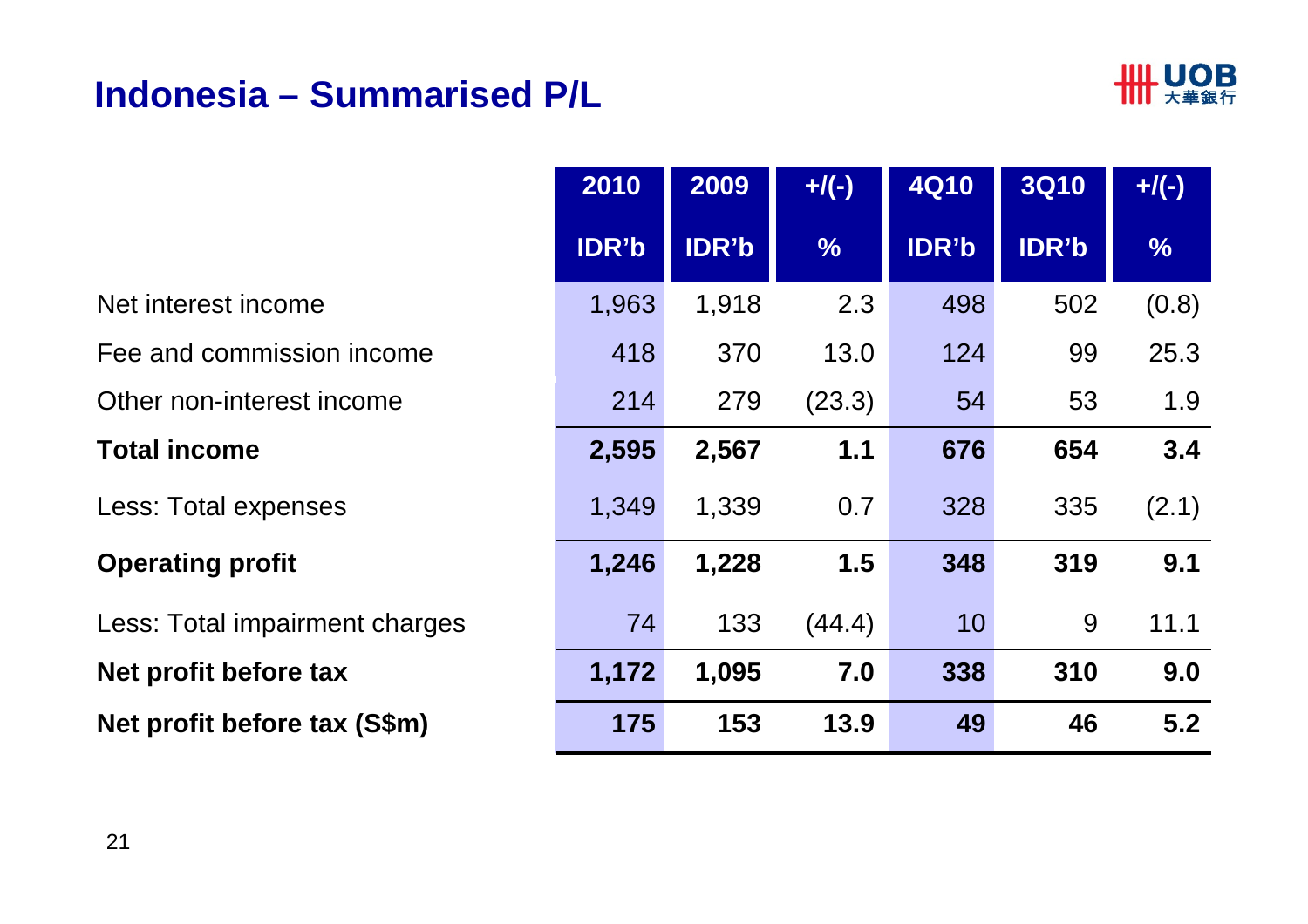# **Indonesia – Key Financial Indicators**



|                              | 2010          | 2009          | $+$ /(-) | <b>4Q10</b>   | <b>3Q10</b>   | $+$ /(-) |
|------------------------------|---------------|---------------|----------|---------------|---------------|----------|
|                              | $\frac{0}{6}$ | $\frac{9}{6}$ | % pt     | $\frac{9}{6}$ | $\frac{9}{6}$ | % pt     |
| Net interest margin          | 6.40          | 6.40          |          | 6.05          | 6.60          | (0.55)   |
| Non-NII / Total income       | 24.4          | 25.3          | (0.9)    | 26.3          | 23.2          | 3.1      |
| Expense / Total income       | 52.0          | 52.2          | (0.2)    | 48.5          | 51.2          | (2.7)    |
| Customer loans (net) – IDR'b | 27,427        | 22,977        | 19.4%    | 27,427        | 25,202        | 8.8%     |
| Loans / Deposits             | 96.8          | 87.6          | 9.2      | 96.8          | 99.5          | (2.7)    |
| <b>NPL</b> ratio             | 2.0           | 3.0           | (1.0)    | 2.0           | 2.4           | (0.4)    |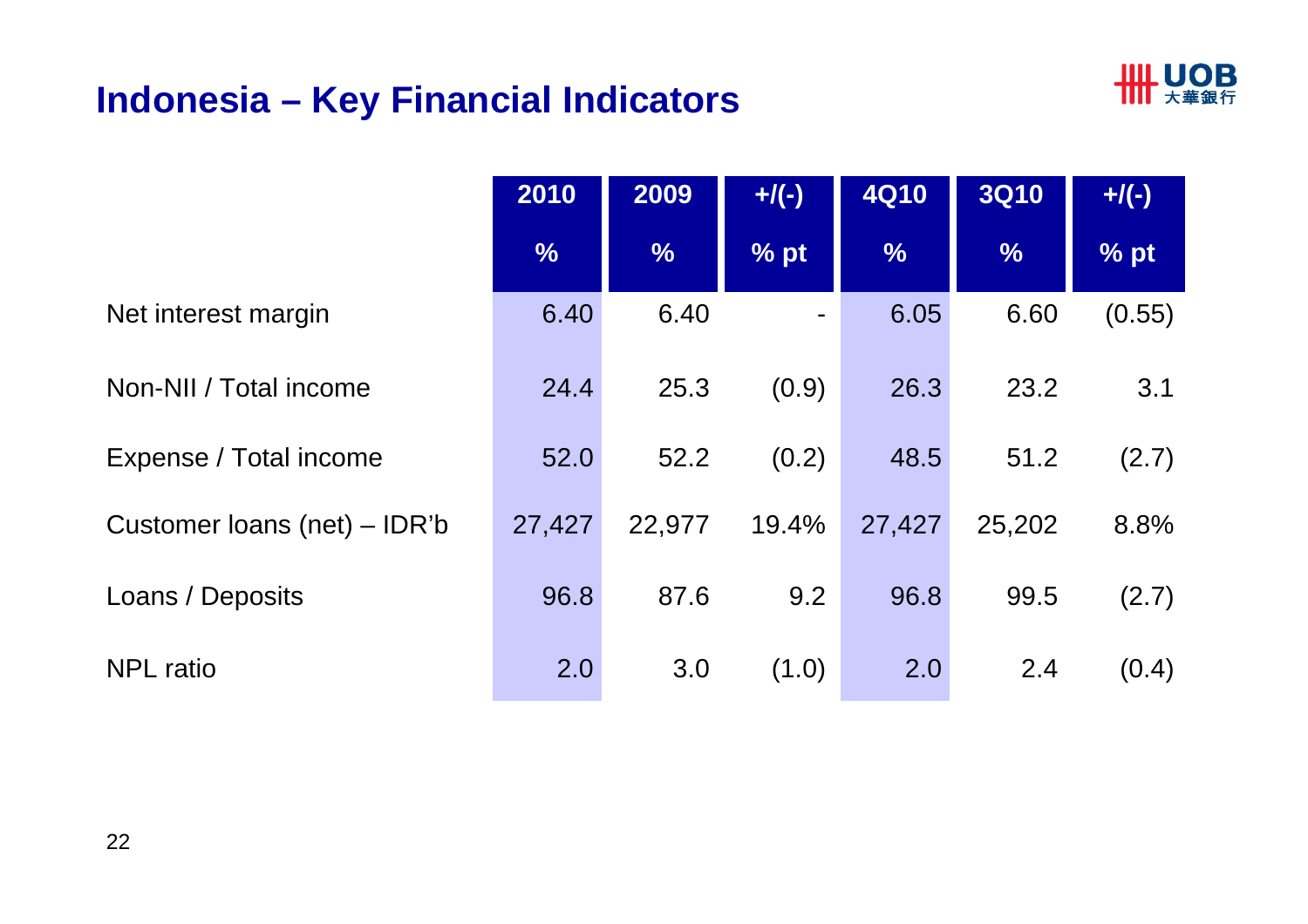# **Greater China – Summarised P/L**



|                                    | 2010   | 2009  | $+/(-)$       | <b>4Q10</b>    | <b>3Q10</b>        | $+$ /(-)      |
|------------------------------------|--------|-------|---------------|----------------|--------------------|---------------|
|                                    | $S\$ m | S\$'m | $\frac{0}{6}$ | S\$'m          | $S\$ <sup>'m</sup> | $\frac{9}{6}$ |
| Net interest income                | 97     | 118   | (17.7)        | 23             | 24                 | (4.8)         |
| Fee and commission income          | 42     | 28    | 51.2          | 13             | 9                  | 45.9          |
| Other non-interest income          | 88     | 55    | 59.2          | 32             | 30                 | 6.5           |
| <b>Total income</b>                | 227    | 201   | 12.9          | 68             | 63                 | 7.9           |
| Less: Total expenses               | 115    | 106   | 8.3           | 35             | 27                 | 28.8          |
| <b>Operating profit</b>            | 112    | 95    | 18.1          | 33             | 36                 | (8.0)         |
| Less: Total impairment charges     | 8      | 14    | (42.1)        | $\overline{7}$ | (0)                | >100.0        |
| Add: Share of profit of associates | 1      | 1     | >100.0        | $\overline{0}$ | $\overline{0}$     | (0.7)         |
| Net profit before tax              | 105    | 81    | 29.3          | 26             | 36                 | (29.1)        |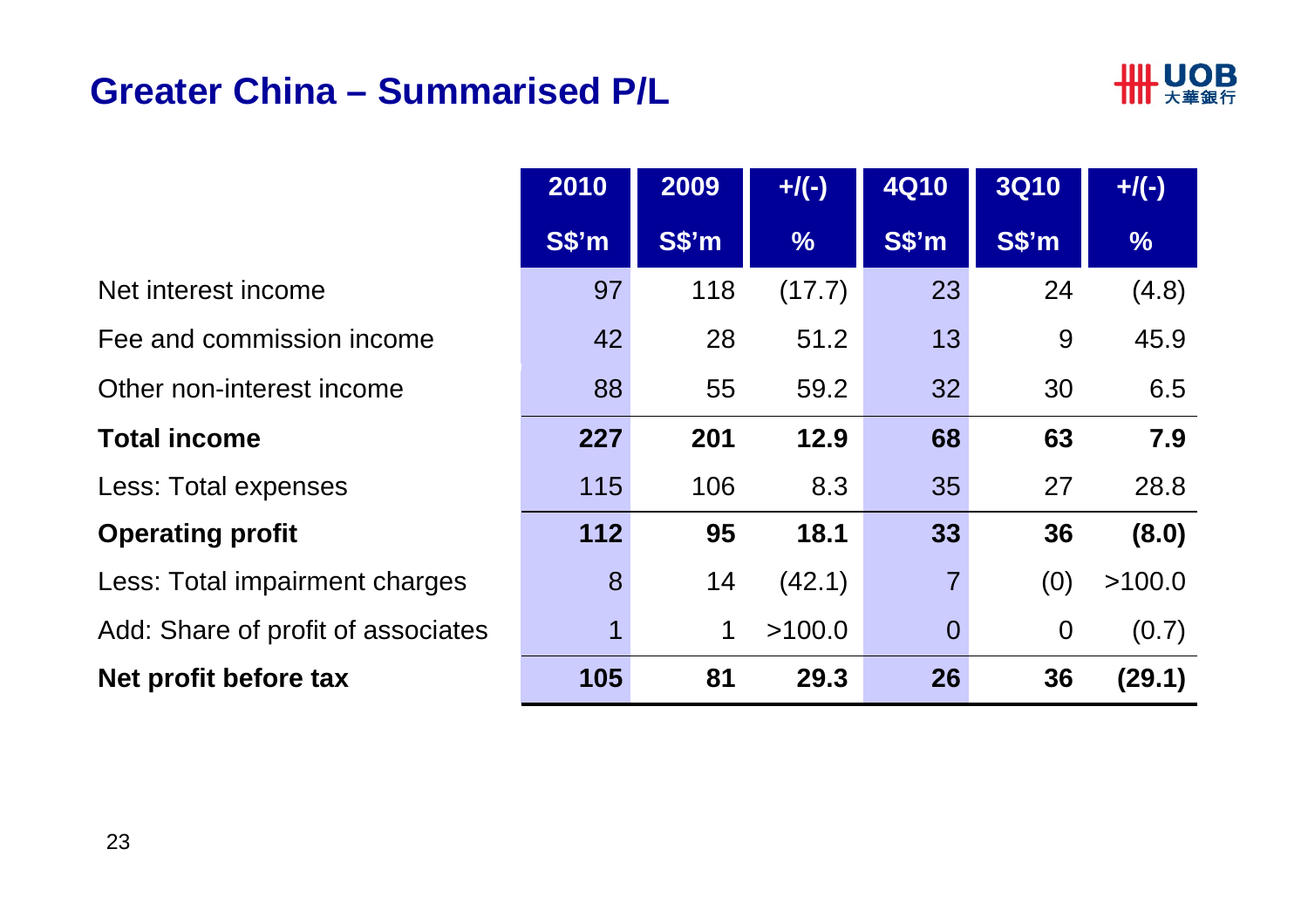# **Greater China – Key Financial Indicators**



|                                | 2010          | 2009          | $+$ /(-) | <b>4Q10</b>   | <b>3Q10</b>   | $+$ /(-) |
|--------------------------------|---------------|---------------|----------|---------------|---------------|----------|
|                                | $\frac{9}{6}$ | $\frac{0}{6}$ | % pt     | $\frac{0}{6}$ | $\frac{9}{6}$ | % pt     |
| Net interest margin            | 1.11          | 1.61          | (0.50)   | 0.89          | 1.04          | (0.15)   |
| Non-NII / Total income         | 57.1          | 41.2          | 15.9     | 66.6          | 62.2          | 4.4      |
| Expense / Total income         | 50.5          | 52.7          | (2.2)    | 51.6          | 43.2          | 8.4      |
| Customer loans (net) $-$ S\$'m | 5,231         | 3,922         | 33.4%    | 5,231         | 4,449         | 17.6%    |
| Loans / Deposits               | 91.5          | 91.3          | 0.2      | 91.5          | 87.9          | 3.6      |
| <b>NPL</b> ratio               | 1.2           | 2.6           | (1.4)    | 1.2           | 1.7           | (0.5)    |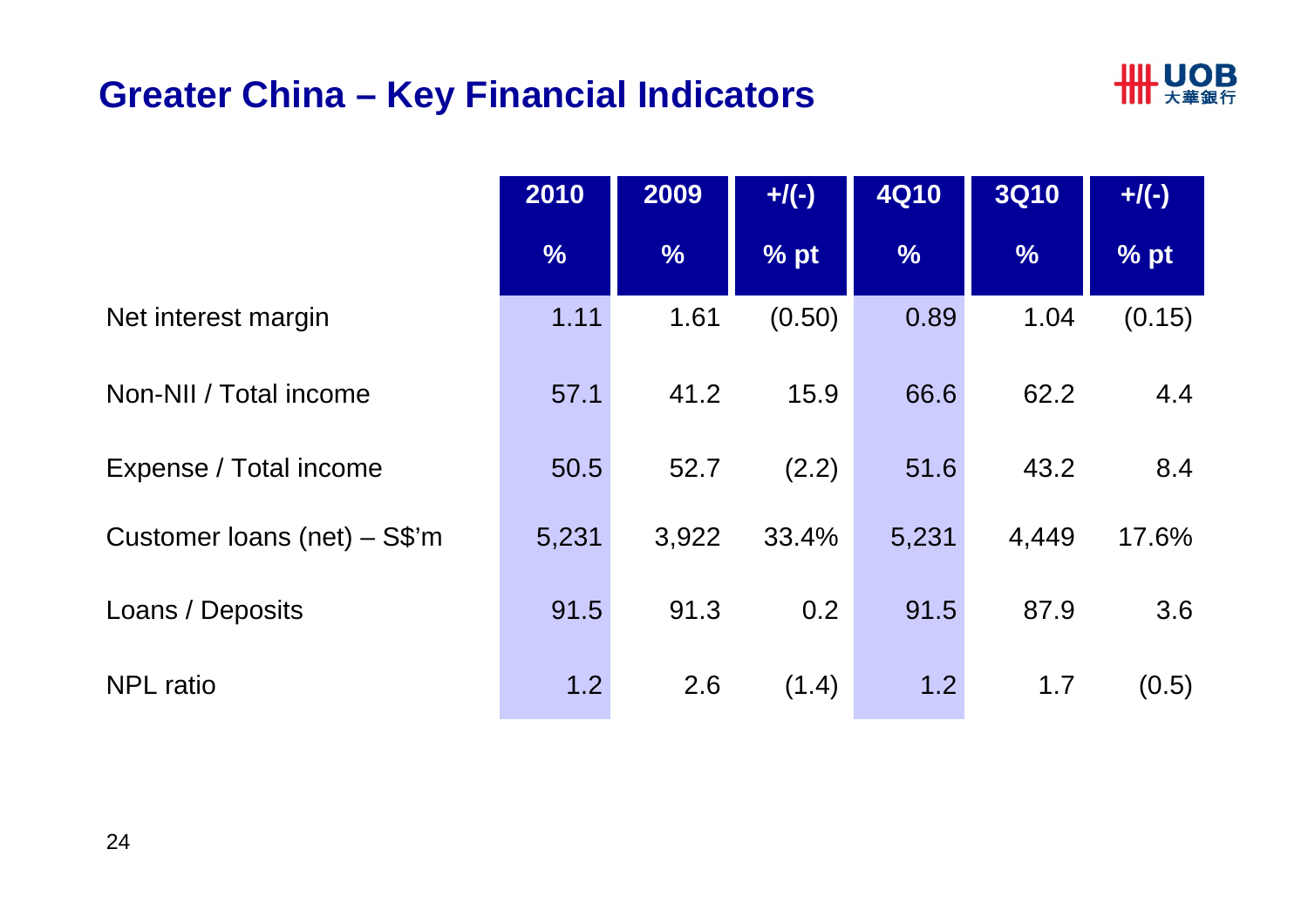# **Strong Capital Position**



| <b>Capital Adequacy Ratios</b> |               |               |               |               |               |  |  |
|--------------------------------|---------------|---------------|---------------|---------------|---------------|--|--|
| <b>Total CAR</b>               | 19.0%         | 20.0%         | 20.1%         | 19.9%         | 19.8%         |  |  |
|                                | 14.0%         | 14.9%         | 15.1%         | 15.1%         | 15.3%         |  |  |
| <b>Tier 1 CAR</b>              |               |               |               |               |               |  |  |
| Core Tier 1<br><b>CAR</b>      | 11.9%         | 12.8%         | 13.0%         | 13.0%         | 13.3%         |  |  |
| \$m\$                          | <b>Dec'09</b> | <b>Mar'10</b> | <b>Jun'10</b> | <b>Sep'10</b> | <b>Dec'10</b> |  |  |
| Core Tier 1                    |               |               |               |               |               |  |  |
| Capital                        | 11,978        | 12,942        | 13,175        | 13,411        | 14,213        |  |  |
| <b>Tier 1 Capital</b>          | 14,127        | 15,091        | 15,324        | 15,560        | 16,362        |  |  |
| <b>RWA</b>                     | 100,908       | 101,414       | 101,174       | 103,269       | 106,889       |  |  |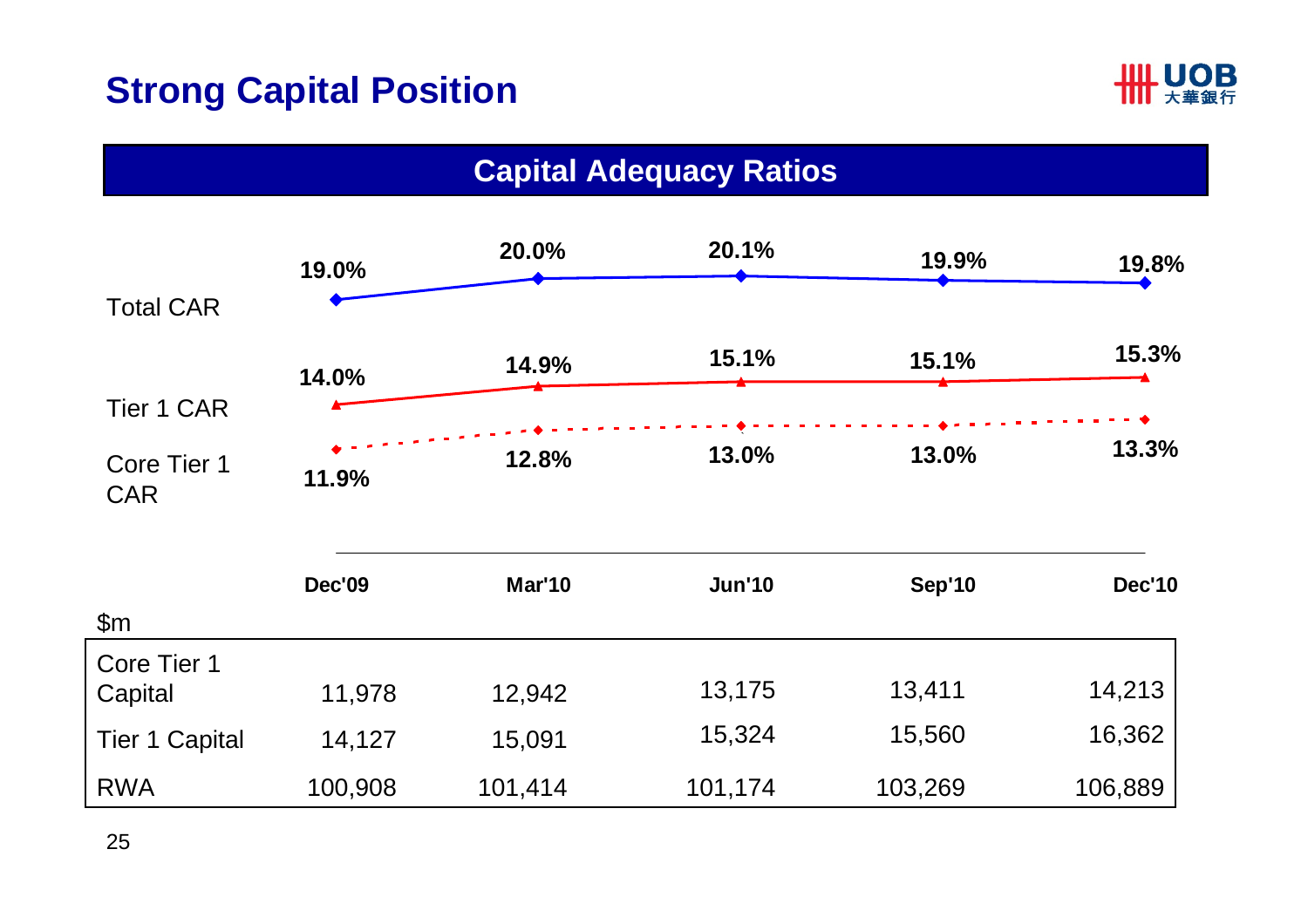# **Special Dividend Recommended, in Addition to Final Dividend**